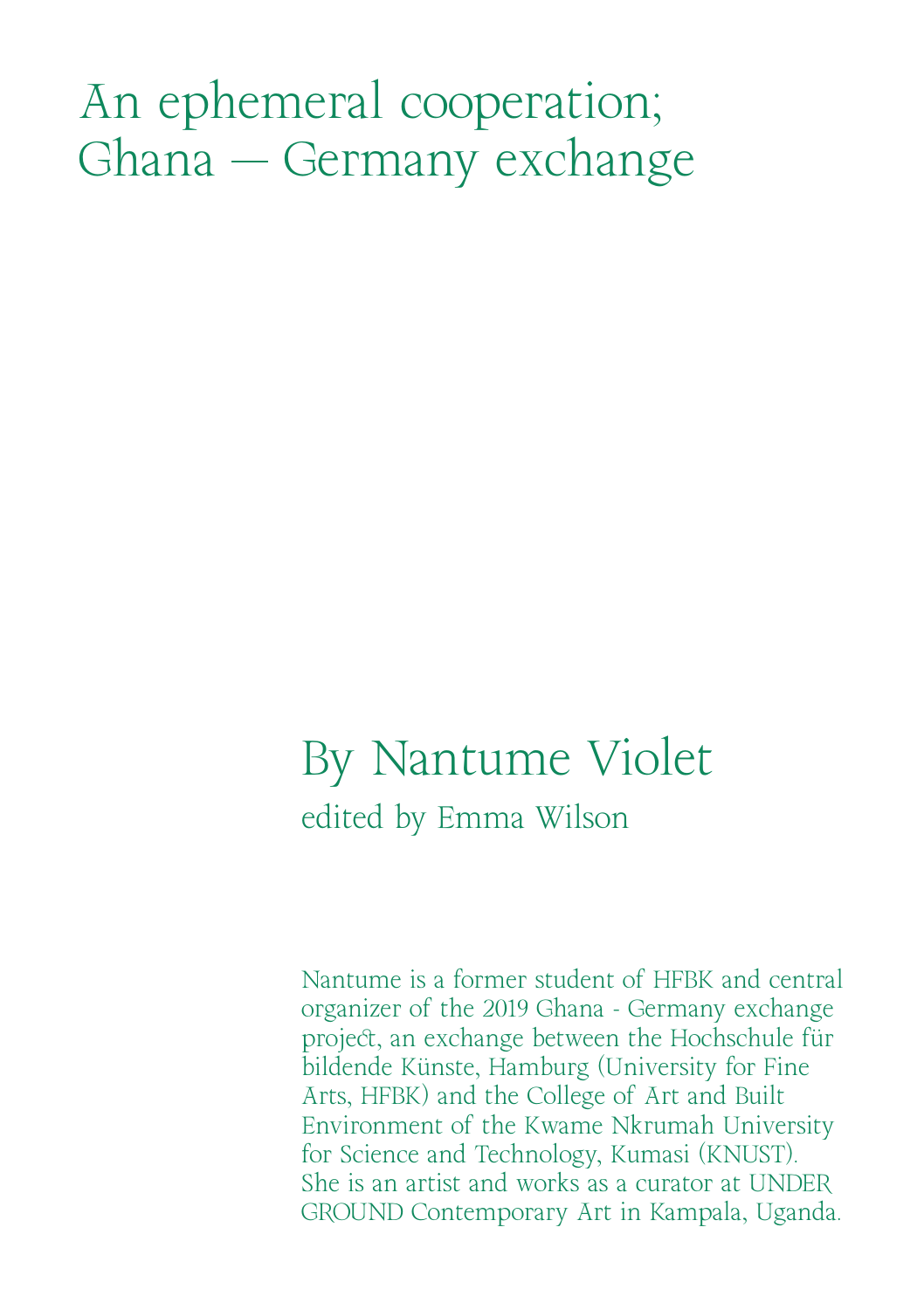## **PREFACE**

The text is a recount of the Ghana - Germany ex change project, a research trip made by students of the Hochschule für bildende Künste, Hamburg (HFBK) and the Department of Painting and Sculp ture at the College of Art and Built Environment of the Kwame Nkrumah University for Science and Technology, Kumasi (KNUST). Beginning with a visit by HFBK students to Ghana in March 2019, followed by a return trip to Germany by students of KNUST in September of the same year, it was an at tempt at starting a long term student exchange pro gram between the two institutions that was nipped in the bud. The decision was taken by HFBK to cancel the exchange before it even truly began, seeming ly not due to any inherent failure with the project model or issues with the intentions and objectives of the conveners and stakeholders.

This text comes after I have taken the time for some considerable reflection on how an already fruitful collaboration, enormously beneficial for stu dents by offering them the chance to engage across continents, could be suddenly abandoned.

It has been a difficult process for me person ally, having been intimately involved with the ini tiation and implementation of the first stage of the project. However, I have also had to accept my naivety for hoping that HFBK's ongoing silence on the matter was just a phase; that the university would eventually amicably resolve the misunder standing by taking responsibility for their part in

the breach and subsequent failure in communica tion between all invested parties. As of yet there has been no public statement released by HFBK concerning the cancellation of the exchange, nor any attempt to contact participating students from KNUST, despite the project having been announced in a speech by the president of HFBK at the semes ter opening in Autumn 2019.

This is indeed even more disheartening given the fact that the students who come after us will not, at least for now, have the opportunity to benefit from the exchanges and encounters that the project enabled. I write this to share with them the exhilara tion and memories derived from an experience that defied distance and the availability of resources to actualize inspiring collaborations. These encoun ters motivated further cooperations that provided spaces and platforms in which to directly confront our own practices, to question arts education, and to reflect on the individuality and concepts of fel low participants. The inability of HFBK to properly acknowledge the contributions of KNUST's College of Art and Built Environment, or to even inform our colleagues, the professors and students in Kumasi, of what transpired after our exhibition and their time in Hamburg, shows little respect for them or the collaboration.

way by honoring the efforts of each and every one  $\omega$ As a first step, before giving my account of events, I would like to rectify this in my own small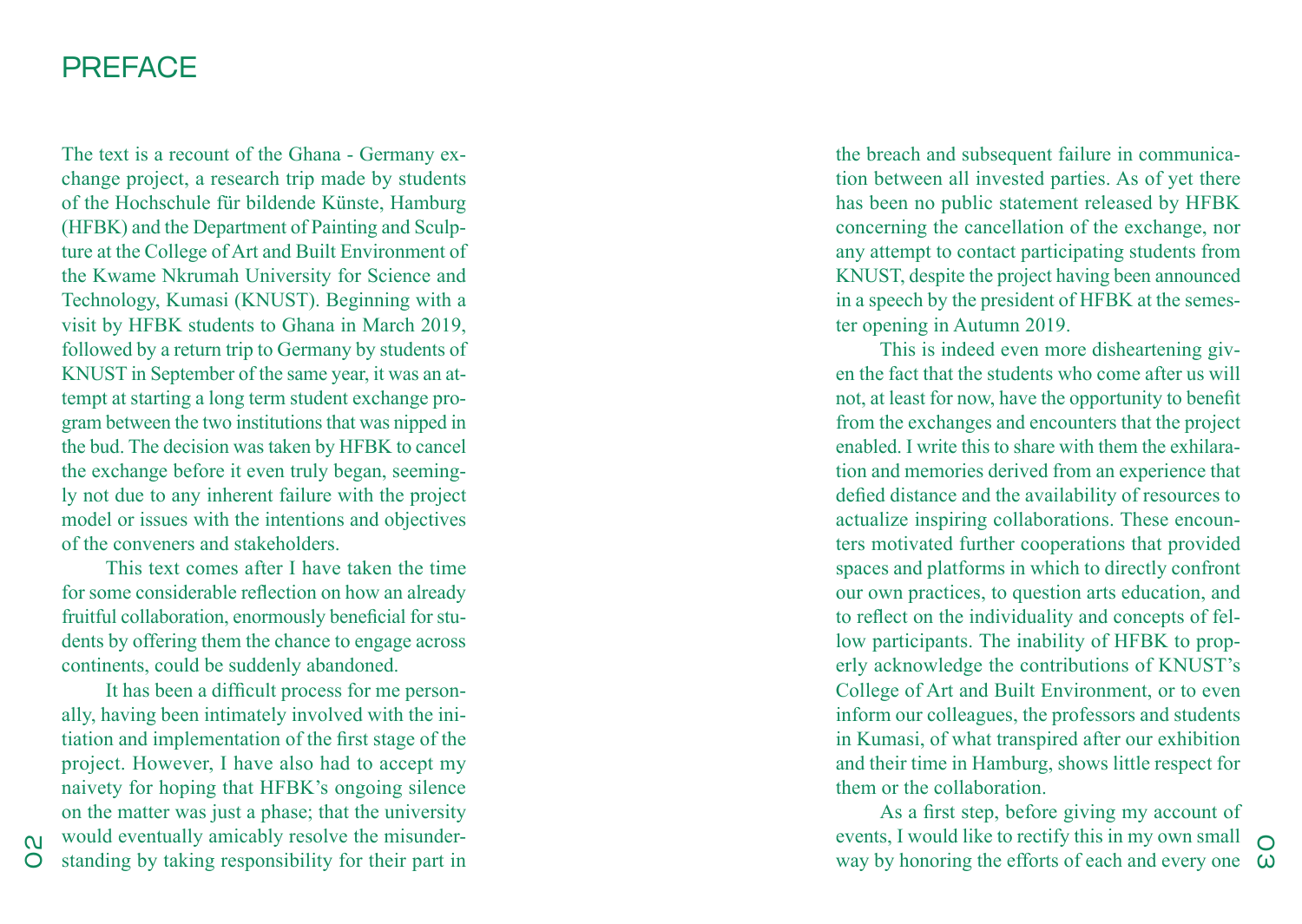who, both outwardly and behind the scenes, add ed a building block and made this exchange worth while; to illustrate the constellation that formed over time through networking, connecting, listening and communicating afresh in so many moments; to com mend those who appreciate and enjoy complicat ed situations! People that appreciate what it means to be on ever shifting planes in ever switching po sitions of power, who know that it comes with the burden of multiplicity of perceptions, spaces and places; to thank everyone that participated to turn differences into positive intercultural explorations.

I am writing this in honor of fellow students from HFBK and KNUST that have been handled like mere pawns, who were the actual material with which this exchange was built: Nurgül Dur sun, Jeongah Eom, Yan Yan, Kastania Waldmüller, Kuno Seltmann, Samantha Gora, Christina Marie Pietsch, Shroom!, Emma Wilson, Marthe Marie Fock, Julia Gyemant, Adjo Kisser, Jonathan Oko ronkwo, Tracy Naa Korshie Thompson, Nichola Ofori, Kelvin Haizel, Kwasi Ohene Ayeh, Selom Kudije, Benjamin Okantey, Robin Riskin, Kezia Owusu Ankomah, Akwasi Bediako Afrane, Fred erick Botchway, Frederick Ebenezer Okai. In big and bigger ways, all of these people were a part of the initial exchange.

I want to acknowledge the people and organi zations in Accra, Kumasi and Tamale who welcomed us: Victoria Cooke at Gallery 1957; artist God -

04

fried Donkor; artist Larry Otoo; Accents Arts; artist Constance Swanikers; Artists' Alliance Gallery; Savannah Centre for Contemporary Art; artist Nyor nuwofia Agorsor; Prof. Dr. karî'kạchä seid'ou; Prof. Dr. Dorothy Akpene Amenuke; Bonwire/Adanwom ase; blaxTARLINES KUMASI; and all the students and staff of the Department of Art at Kwame Nkru mah University. And in Hamburg and Berlin: Björn Lux and Marleen Linke at M.Bassy; Dr. Johanna Wild at MARKK; Dr. Bettina Steinbrügge at Kun stverein Hamburg; Elena Conradi at Galerie Conrad; Sfeir-Semler Gallery; Catharina Rahlff-Mackeprang at Produzentengalerie; Sam Gora at Gängeviertel; Malte Roloff at DAAD Galerie; Christoph Tennert and artist Hajime Mizutani at Künstlerhaus Beth anien; Nadia Pilchowski and Gabriela Seith at Kun straum Kreuzberg/Bethanien; and Antonia Alampi at SAVVY Contemporary.

exuellery short period of six months, you put to-<br>gether a successful group exhibition and program.  $\sigma$ This acknowledges all of the collaborators working in pursuit of the collective and like-mind ed goals of reflecting on production, negotiating art, cultural history and power by extending the boundaries of canons, content and agency. To Ju lia Gyemant, who did the immensely tiring but rewarding work of communication between HFBK, KNUST and the Goethe-Institut Accra, coordinat ing the second visit to Hamburg and contacting art institutions in Hamburg and Berlin. Within the extremely short period of six months, you put to-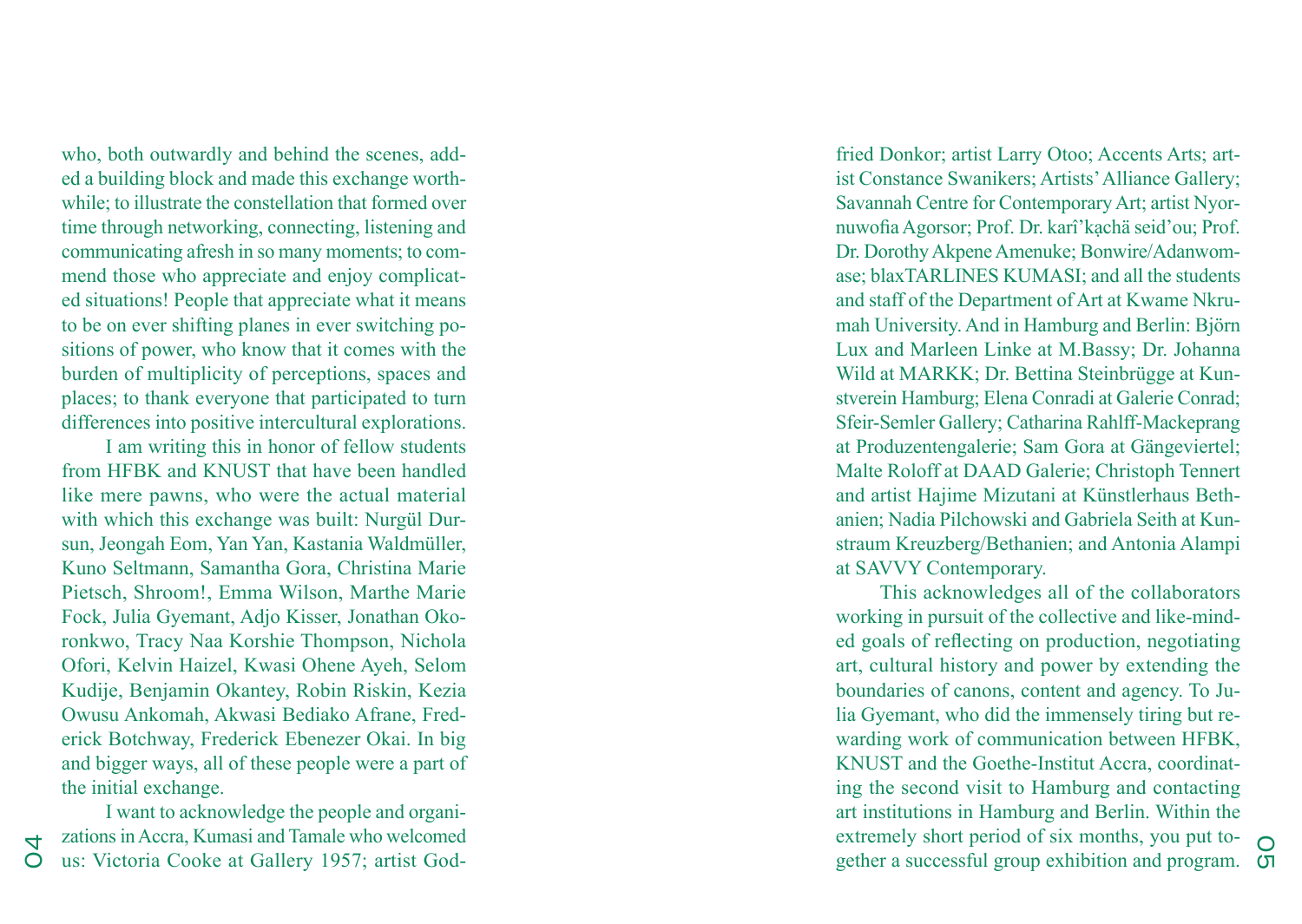To Professors Dr. Bernard Akoi-Jackson and Kwa ku Boafo Kissiedu a.k.a. Castro, for your humility, commitment and care, for treating your students as equals. Until your presentations, we could not tell students and professors apart. You have the ability to teach things without imposing explanations. To Professor Sam Durant, for being a competent and wise leader. You are a knowledgeable teacher and ex cellent enabler. You participated in setting the stage for your students to take ownership of this project.

Many thanks to all the former and current stu dents who found themselves in similar predicaments, but whose efforts to question were frustrated by a structure that protects your institution's say. Thank you for sharing your experiences. To Emma Wil son, who agreed that this must be interrogated and pointed me towards so many other students who, in one way or another, were engaged in trips to African countries from HFBK. To Dorothea Nold, Rebekka Seubert and Lisa Sperling.

# NOT ANOTHER TICKET TO AN AFRICAN COUNTRY YOU HAVE VISITED

We had applied for and received a class trip grant.

It was another grey, boring, almost tipping-into-sad ness kind of November day. As I sat in my bedroom at a reading table overlooking a rainy Kurfürsten straße in Berlin, I thought of Accra. I responded to an email from Sam Durant's class. Apparently, class es could apply to HFBK for funding to travel any where. I suggested the Kwame Nkrumah University of Science and Technology (KNUST) in Kumasi, and sent a proposal to my classmates with a prom ise of somewhere nice, somewhere warm.

and the late, highly acclaimed curator Bisi Silva. Mahama Ibrahim, a friend, former student and now a teacher at KNUST, had suggested two via ble destinations for our research trip; the universi ty in Kumasi and his newly constructed studio and art centre - the Savannah Centre for Contemporary Art in Tamale. While Mahama felt positively about hosting our class, his frequent travels did not allow him to. For an intense engagement and supposed ly a better experience, he introduced us to the De partment of Painting and Sculpture at the College of Art and Built Environment at KNUST, putting us in touch with Prof. Castro and Dr. Akoi. I had previously met Dr. Akoi in 2013 when he was a fa cilitator at the Àsìkò Art School, 1 a study program in Accra organized by Adwoah Amoah, Ato Annan

[1] Àsìkò is a nomadic international program by the Centre for Contemporary Art, Lagos. Principally targeting African artists working on the continent, it focuses on critical methodologies and histories that underpin artistic practice. Using the format of part art workshop, part residency and part art academy, it benefits people interested in thinking through the conception and execution of work, artists who are curious and interested in experimenting with modes of practice and thought outside of the traditional modes of working but not to its total exclusion. "Archive 2013," Àsìkò CCA, Lagos International Art Pro gramme, accessed March 29, 2020, https://ccalagosinter nationalartschool.wordpress. com/art-school-archive/.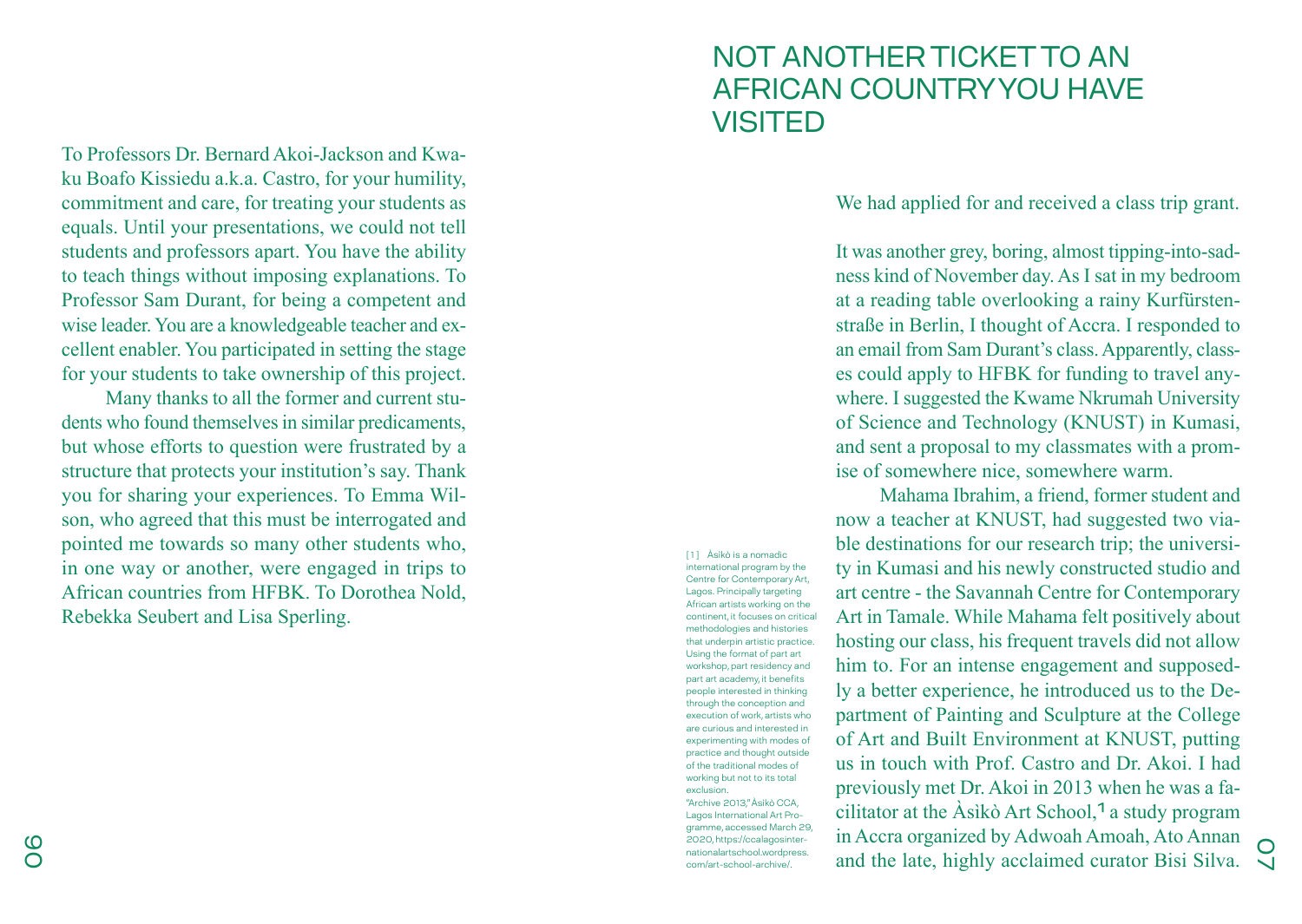KNUST's College of Art and Built Environment, always enthusiastic about the prospect of mutually beneficial institutional and research-oriented cooperation, had also hosted the participants for three days of the program in Kumasi.

During this time, we learnt of the concrete research plans underway at KNUST, aiming at critically rethinking the ideological structures and rewriting the content and vintage legacies from colonial rule of the university's arts education curriculum. 2 It is from this same process that a masters and PhD program focused on starting local discourses in curating was established. Spearheaded by Dr. kąrî'Kạchä seid'ou, 3 Kwaku Boafo Kissiedu, Dr. George Bodjawah and George Buma Apratwum, it aspires to produce independent and relevant knowledge in arts practices in Ghana, and institute focused, critical research based training of art thinkers, artists and producers. Consequential to the whole art scene, the form of the curriculum has been transformed and expanded away from dependence on the individualistic and overtly human-centered European traditions. These characteristics are now offset by values of multiplicity and universality, moving towards a space that is common to all, appealing to every person at every moment, and that is not predestined property of any race, gender, group nor state. 4 The extended curriculum pays attention to the critical methodologies and histories that underpin cultural practices from Ghana's artistic and intellectual

[2] "For decades the curriculum in the College of Art was premised on decontextualised and unexamined assumptions, some of which date back to the British colonial time. We try as much as possible not to flog dead horses. In recent years, we have had to reinvent our modes of learning and frames of reference, in order to stay in tune with radical shifts and transformations in discourses of art and knowledge. The question is not so much whether our pedagogy is decolonial or alternative, but how to get students to critically think and grow." Curatorial team of the Department of Painting and Sculpture at Kwame Nkrumah University of Science and Technology (KNUST) quoted in Aïcha Diallo, "Department of Now." Contemporary And, July 4th, 2014. https://www.contemporaryand. com/en/magazines/past-present-and-future-about-art-inkumasi/.

[5] blaxTARLINES KUMASI is a project space and infrastructure that came out of the Emancipatory Art Teaching to sustain ethos of radical experimentation and transform them into long-term practice through collective movement. The team of collaborators, artistic directors and curators is a loose network of practicing artists and art professionals. Diallo, "Department of Now."

[3] For further information see: https://www.researchgate. net/profile/Karikachae\_Seidou.

[4] Kwasi Ohene-Ayeh, "The Age of blaxTARLINES KUMA-SI," —I.U.B…, accessed March 4, 2020, https://iubeezy. wordpress.com/2018/07/05/ the-age-of-blaxtarlines-kumasi/amp/.

perspectives. The process works with narratives outside of the master canons or geographies instigated by post-colonial schemes, looking instead towards a version of the world that deliberately reflects us and our experiences.

Six years later when we visited the university in Kumasi, Akoi was a professor and a doctor. The research had progressed into a revised curriculum, a collective project space called blaxTARLINES KUMASI, <sup>5</sup> and a Masters and PhD program was now open to students from the region as well as other parts of the world.

The initial request from Hamburg to engage in a research trip, however, was met with questions about our level of commitment. I was made aware of certain tendencies of some foreign institutions to contact KNUST in order to get an invitation through them into the country, only to sidestep their program and succumb to the seduction of beach hotels in Accra. It was not lost on me that institutions feign African "collaboration" with plans that end once the funding is secured. When that is done, communication is completely cut off and, if the trip is even made, it is never to participate in the programs organized by the host art institution.

where I situate this experience, the whole idea of  $\heartsuit$ <br>where I situate this experience, the whole idea of  $\heartsuit$ The truth is even the best cooperations are daunting as they require absolute commitment and relentless consciousness in order to be carried through to completion. In the case of Europe  $\bigcap$ 

 $\infty$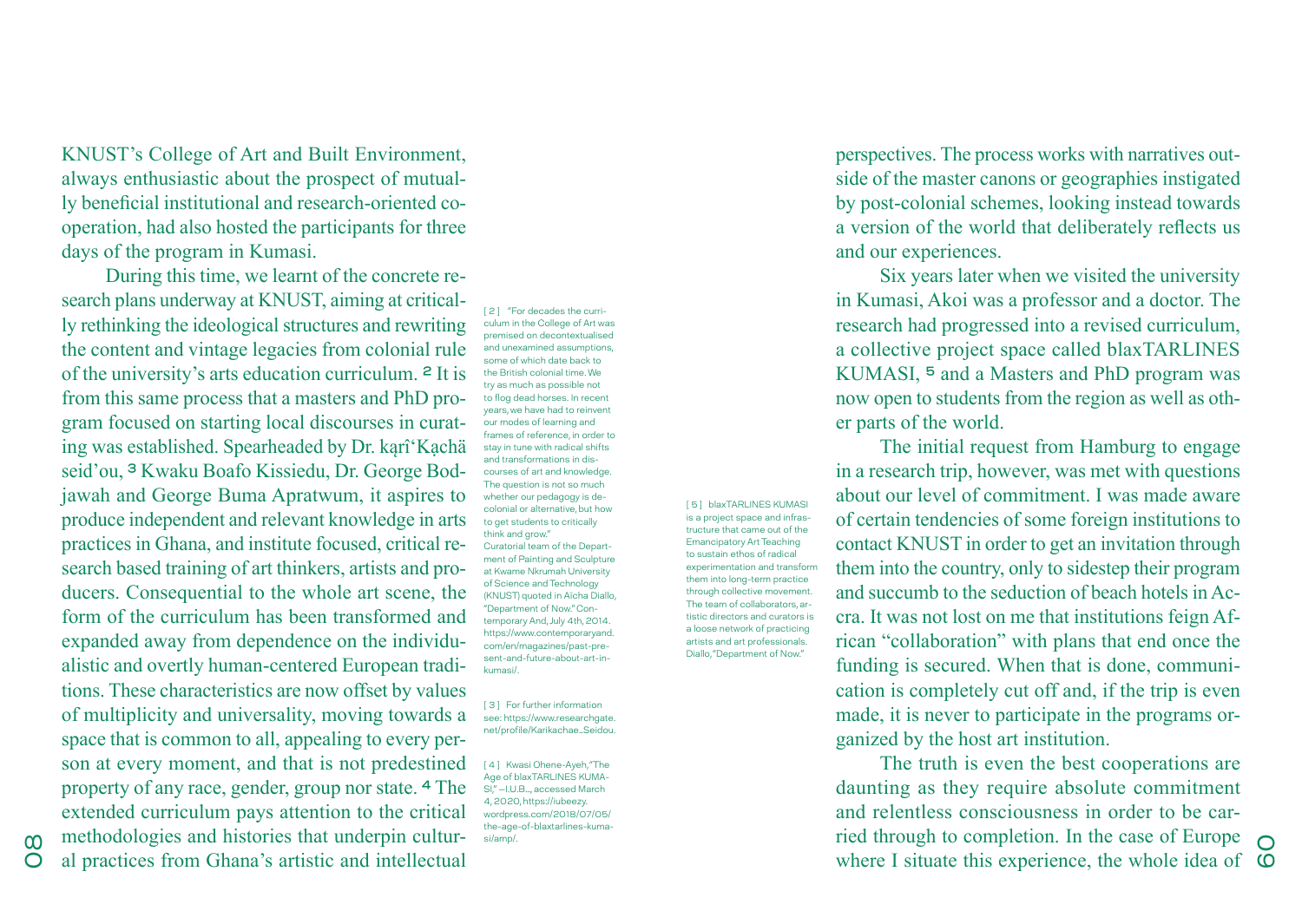collaboration is an ambivalent one. In my opinion, this is because Europeans would prefer to trade on familiar ground for it often comes with lower risks – something I find ironic because they raided many parts of the world unfamiliar to them, but only by exposing themselves through these actions did they gain the many economic advantages still enjoyed in Europe today. It is an understatement to say that collaborations bear a risk of the unknown - in both their formations and in their final outcomes. More so when partnerships are formed from the perspec tive of diverse multiplicities, as the outcomes of such alliances can only be vaguely predicted and not scripted. This subverts the operational struc ture of most things "German" where each and every step is, more often than not, exhaustively planned.

## VISIT TO GHANA

In the beginning, when we discussed the project together as Sam Durant's class, the proposal con sisted of only a first trip to Ghana. We agreed this was a research visit with the hope that it would turn into something more durable. This position al lowed space for us to explore the dynamics of our proposed partner, to put feelers out and test the wa ters so to speak, and gauge the prospect of working

[6] Edouard Glissant. "Poe-.<br>tics of Relation." (Michigan: The University of Michigan Press, 1997), 189-190.

together. We did not (or so I hope) imagine a flat tened world that rests on the foundations of uniform processes, lest we imposed ourselves. We looked for ward to meeting the histories of Accra, Cape Coast, Kumasi and Tamale with all their diversities. And so, when we set off to visit the Painting and Sculp ture Department at KNUST, or when KNUST vis ited HFBK Hamburg, our collaboration was born of a shared, two-way commitment.

Encounters can be characterized as organic formations, evolving from and intensified by the multiple positions each participant comes with. This diversification creates an opacity, as in each individual position is an alterity that is unquantifiable, a diversity that exceeds categories of identifiable difference. These differences brought about have to be explored when we begin to entangle with one an other. In a multi-relational world, recognizing difference does not mean understanding otherness by making it transparent, but accepting the unintelligibility, impenetrability and confusion that often characterize cross-cultural communication. The right to opacity is therefore an act of protest that could re calibrate or shield against biases and stereotypes. To create environments of non-coercive engagements, listening and learning are required in animating and imagining grounds of relating. 6

drove through the city, visiting the Kwame Nkru- $\Box$ Anyway, we made it to Accra – I a week earli er than my classmates. On our first day in Accra we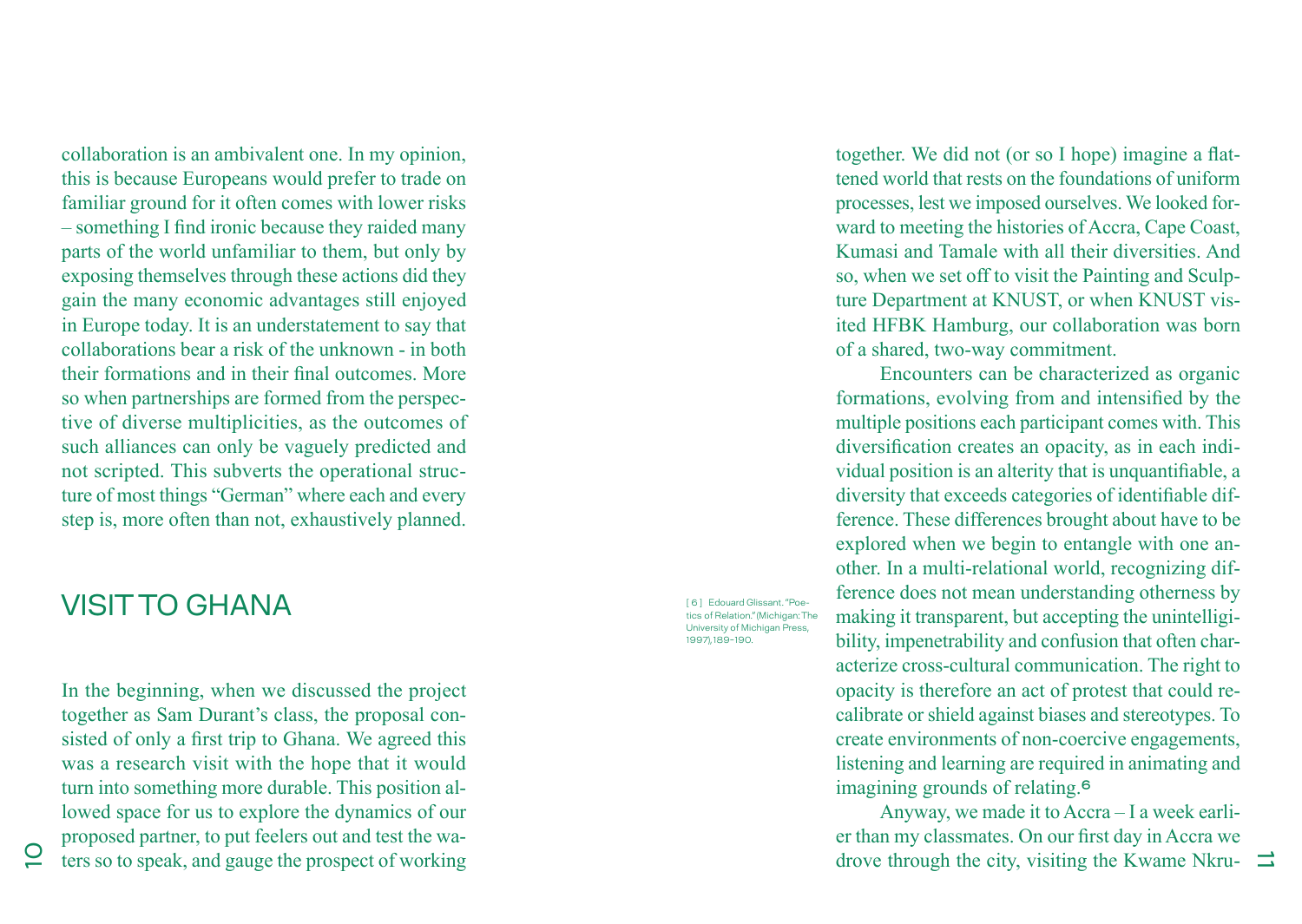mah memorial on the way to our first appointment with Victoria Cooke at Gallery 1957. We met God fried Donkor in his studio who shared his process for preparing his upcoming solo show that Septem ber, carrying on to Larry Otoo's home studio and offices, and ending our tour in Kaneshie at Art As cents' workshop, a company owned by artist Con stance Swaniker. Afterwards, some of us proceeded to Makola Market while the rest went to explore oth er places of interest. Early next morning, we drove to the Cape Coast, an entirely different landscape of architectural styles compared to those in Accra. Here, we visited Elmina town and were taken on a tour of Elmina Castle, the first trading post built by the Portuguese in 1482 that became a historic slave trade harbor. We spent the afternoon at Co conut Groove beach resort, before driving back to the city to prepare to leave for Kumasi in the early hours of the next morning.

From March 18th to 24th, the group engaged in an extensive program put together by the students and staff of KNUST. We attended studio visits with MFA and PhD candidates who presented their inde pendent research, a drama night in the university's Great Hall where we watched Dr. Agyemang Os sei's adaptation of Ayi Kwei Armah's novel *Osiris Rising*, as well as artist talks and lectures by pro fessors Sam Durant and Dr. karî'kạchä seid'ou. We took part in portfolio presentations moderated by Dr. Akoi which mashed together the practices of

students from the different institutions. Each round had a panel of four presenting with two students from each university, followed by an open Q&A discussion where the artists could further elabo rate on their creative processes. Emma Wilson had this to say:

> Though the groups were allocated at random, in many cases direct lines could be drawn between the research interests and practices of students from different institutions. These parallels gave the talks a fluidity, and the open discussions that followed were amazingly productive - such a good rhythm developed so quickly it was hard to believe we had really only just come together. 7

[7] Emma Wilson, in conversation with the author, Feb 2021.

Stepping out of the university, the city and site pro gram *Go to Town! Reading the City/Curating Ku masi/Drawing Sites* introduced us to Kumasi as a cultural venue. This saw us visit Suame Magazine, Adum, Kejetia Market, Dr. Dorothy Amenuke's stu dio in Parkoso, and the Kente weaving towns of Bonwire and Adanwomaso. On the final day in the area, we travelled to Ntonso – Pankrono artisans and Lake Bosomtwi.

where Mahama Ibrahim gave us a tour of his studio  $\overrightarrow{\omega}$ We spent the 23rd and 24th March in Tamale,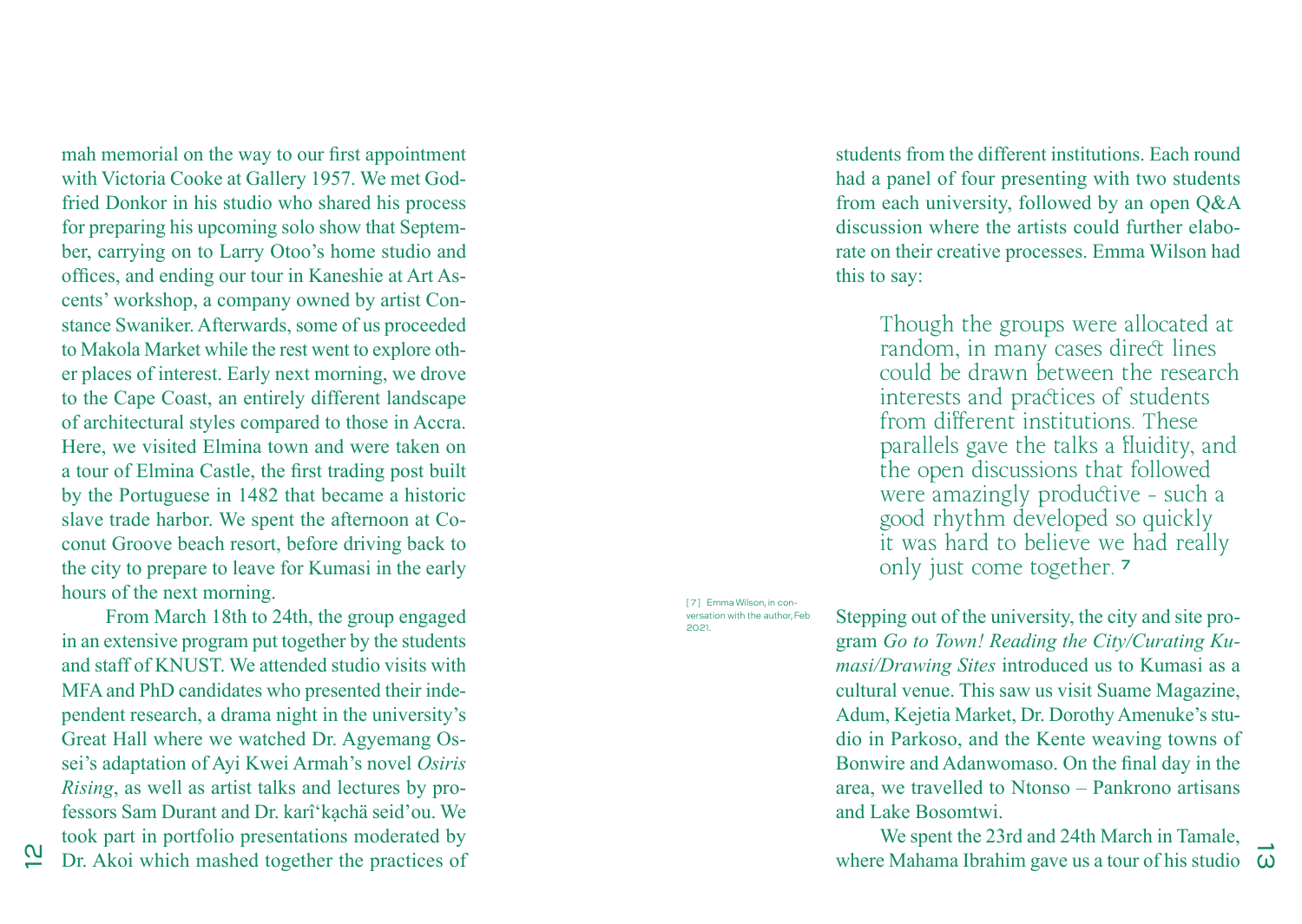– then under construction – and introduced his vision for founding art spaces in local communities, and hosting local and international residencies. We closed the program with a memorial event for Bisi Silva and Okwui Enwezor and a visit to Savannah Centre for Contemporary Art, to see the retrospective exhibition of Ghanaian modernist Kofi Dawson *in Pursuit of something beautiful, perhaps…*  Our visit came to an end with a presentation entitled *Imagine that… On Disturbed Methodologies and Points of Ellipses* by Dr. Bernard Akoi-Jackson. The trip proved to be highly successful, providing deep, firsthand insights into the artistic discourses and work processes from both sides.

> We had the opportunity to experience a new artistic environment and learn about its characteristics, strengths as well as its challenges. We encountered a complex and dynamic contemporary art scene. Ghanaian artists as direct designers for this environment: young emerging artists and curators shaping their work context by putting their critical, multifaceted art education into practice. 8

While in Kumasi and Tamale, smaller and more intimate connections had been formed, and the bonds

 $\overline{4}$ 

conversation with the author, April 2020.

made between our art practices through professional and personal interactions were blossoming. No one anticipated the moments where our experiences crossed on various levels, materially and intellectually. It was mutual respect that led to our unanimous decision to work together in the near future.

# **In Julia Gyemant, in Allia Gyemant, in**

host our comrades with as much care as possible,  $\overrightarrow{G}$ As we returned from our trip to Ghana at the end of March 2019, a number of HFBK students had a new rush of energy, enthusiastic for further cooperation with the students from Kumasi. Collectively, we considered ways in which to continue providing a framework for the movement of students between the two universities, in order to build a sustainable exchange program allowing many more students to benefit from the acquired insights. As Sam Durant's class was quite big, only a small percentage of us made it to Ghana, but those who had not travelled were already in the know about the details of the trip. So, when a suggestion to invite representatives of KNUST to Hamburg was put on the table, the class regrouped, putting their weight behind the next phase of the project and committing their time, resources and contacts. Efforts were combined to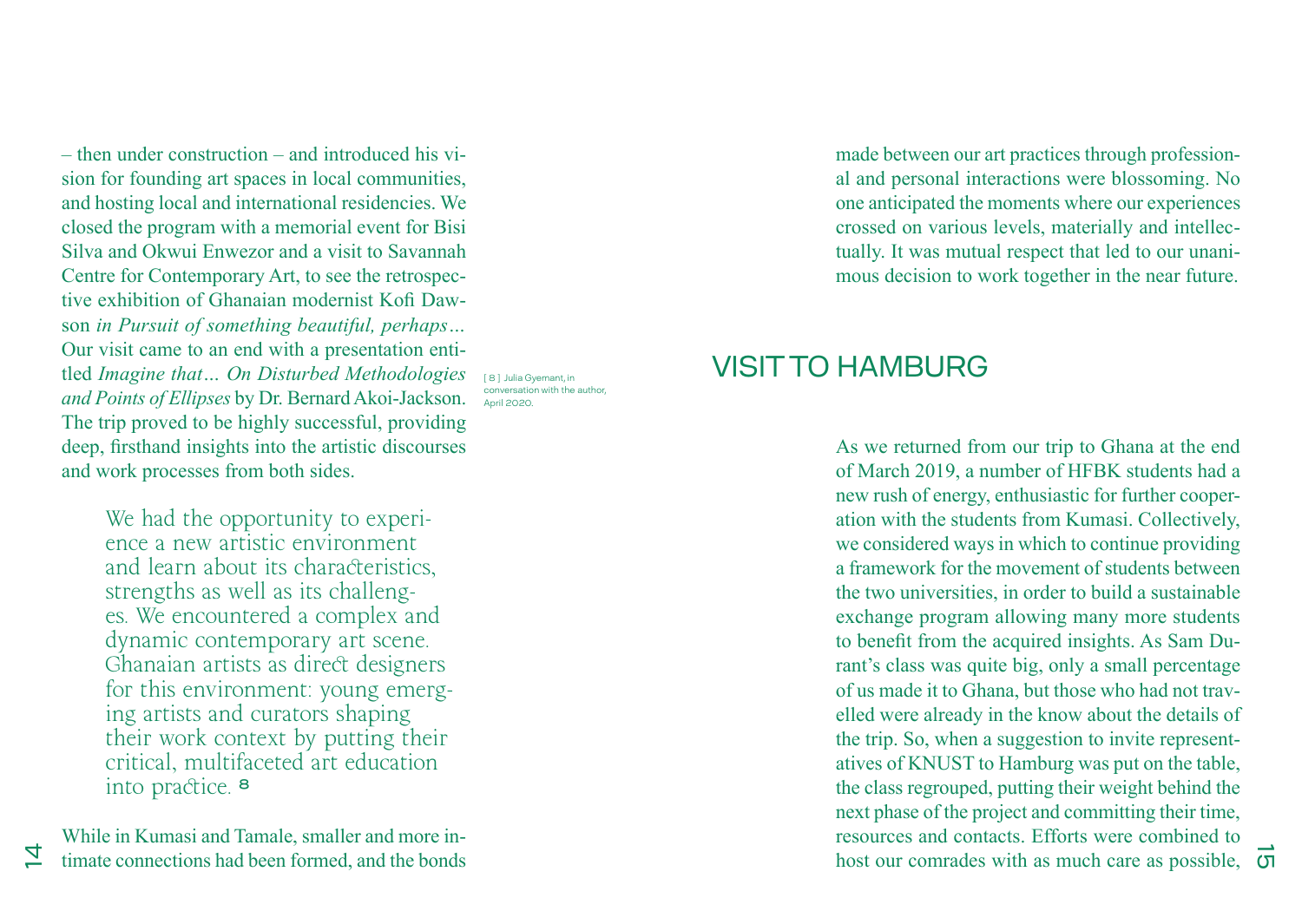to try and match the hospitality and openness they had accorded us in Ghana.

A proposal to HFBK's Freundeskreis project fund was submitted by the class through the office of Sabine Boshamer, Personal Aide to the Presi dent, Press Officer and Director of the Artistic and Cultural Orientation Program. The application for a one week long stay in Hamburg for KNUST stu dents turned out not to have been aimed towards the right pot of money. Fortunately, it was redirect ed over to the International Office, where it was brought to the attention of the President of HFBK, Prof. Martin Köttering. As part of the application, Prof. Sam Durant describes the quality of work and level of discourse in the art and curatorial practic es at KNUST:

> The level of teaching in the Col lege of Art and Built Environment matches or surpasses any that I have seen in Europe or the U.S. The level of work the students at KNUST are doing easily surpasses that of comparable institutions in Europe and U.S. The level of so phistication and development is just extraordinary. The KNUST College of Art and Built Environ ment is truly a special place in the world, it would be a top program

[ 9 ] *Umstand der Dinge: A State of Affairs* was a colla borative exhibition between the Department of Painting and Sculpture at Kwame Nkrumah University of Science and Technology Kumasi and Hochschule für Bildende Künste Hamburg. It featured works by students from both universities and was held on 23rd October in the winter semester of 2019. *Umstand der Dinge: A State of Affairs* was curated by Julia Gyemant and Dr. Akoi and hosted at the two exhibition spaces in HFBK, Galerie der HFBK and Folgendes. Opening with a talk by Dr. Ber nard Akoi-Jackson and Kwaku Boafo Kissiedu in the Hörsaal, the group show took play as a serious point of departure and showcased fifteen artists intertwined in curious ways as they form volatile landscapes expanding between the virtual, the physical, the imaginable and the utterly strange.

where the best students would compete to attend if it were located in North America or Europe. I saw at least ten artists who should be show ing in the biennales and top galler ies, at least five curators that could be working in the top museums.

With Prof. Köttering showing immediate enthusi asm, the proposal was launched into action. HFBK committed to providing major funding to cover all return flight tickets for six students, return flights and full board for two professors, as well as a flight for me from Kampala as I had returned to Uganda after my graduation in July 2019.

With the flights dealt with, we had to source funds to cover the rest of the budget. Julia Gyemant undertook this responsibility, in addition to coordi nating the visit to Hamburg. She managed the cor respondence on behalf of the class and HFBK, as well as the group exhibition *Umstand der Dinge: A State of Affairs*  $9$  – which certainly intensified the preparations. The final program consisted of shared seminars, talks and presentations in Hamburg and Berlin, with visits to art centers, galleries, cultural sites and the Art School Alliance (ASA) studios all put together with the support of the class. Julia successfully applied to the Goethe Institute Accra who co-funded the project and expressed interest in bringing the exhibition to Accra in 2020.

 $\overline{\mathsf{v}}$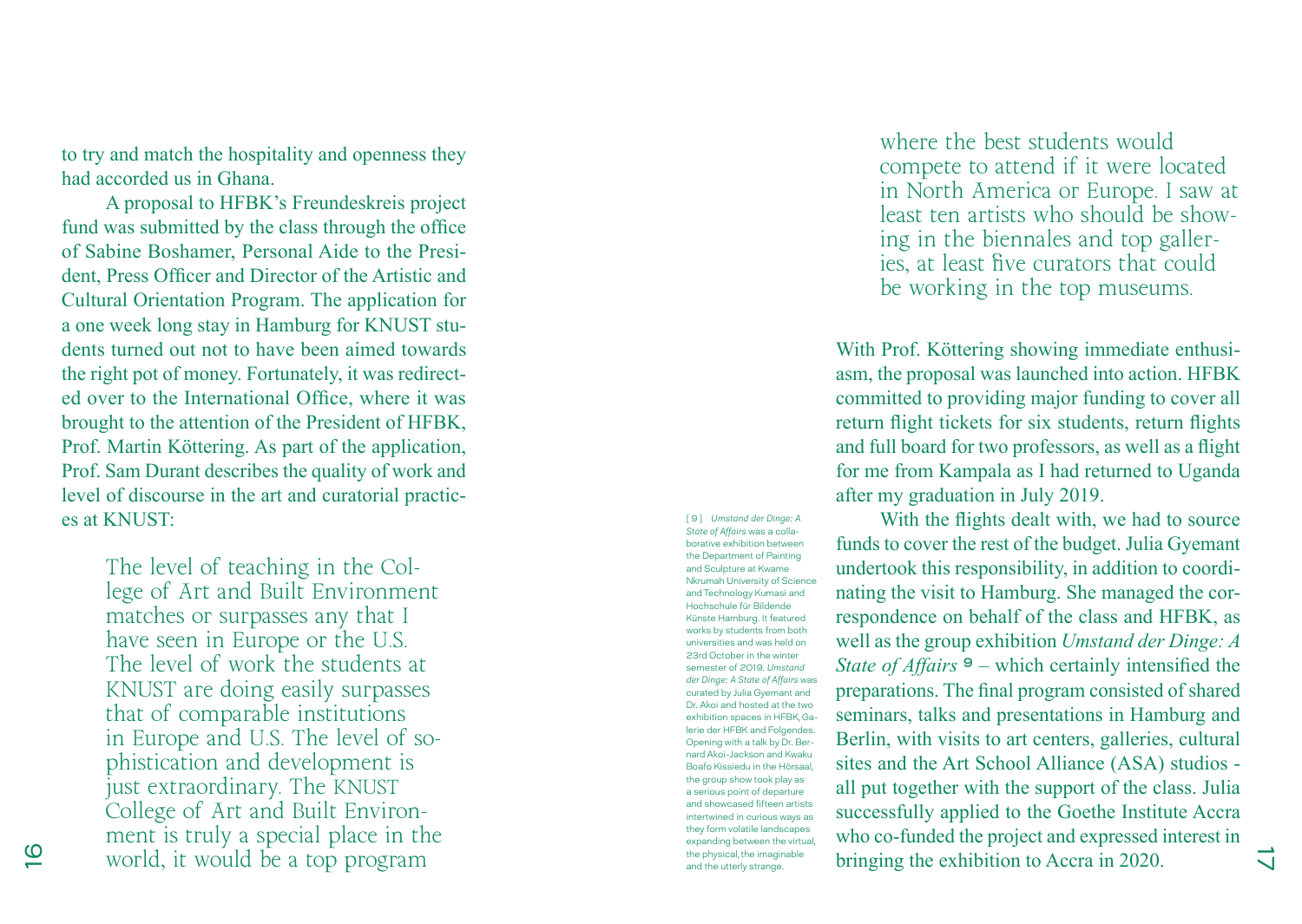This trip hoped to deliver grounds for collaborations between artists on both sides. The main objective for the return visit was for KNUST's professors and students to experience Hamburg for themselves. Ad ditionally, the trip provided an opportunity for the professors from Kumasi to meet with HFBK pres ident and other representatives with the new aim of initiating a long term exchange between their re spective Masters and PhD students.

KNUST already had two exchange programs in Germany; with the Städelschule, Frankfurt am Main and the Staatliche Akademie der Bildenden Künste, Karlsruhe. The idea was that HFBK did the same annually, with a couple of students from HFBK spending a semester at KNUST and vice versa. In cluded in the funding application for the return trip to Hamburg were the poignant impressions and re flections of Marie Pietsch, a student of HFBK who took part in the initial trip to Ghana:

> When I analyse my own approach and maybe some works that I see around me I can range them in a tension between two poles: Some works dig into their (mostly) Western tradi tion or state of society to point out or create a very distinct, isolated reference. That en gages with a particular historical, maybe po litical or personal level. This approach most often dresses in a form of craft, or referenc es a form of craft; the works suggest a type

of art making that is very hands on. On the other end of the spectrum I see works that are in one way or another engaged with cre ating surfaces which are slick, which are very unapproachable (because clean and digital ly generated) in their aesthetic and materi al. I feel that these types of work resemble a coldness and derive from displacement of the individual in the course of industriali sation (and the upcoming industrial revo lution) and omnipresent media. The works may be engaging with outbursts of mass pro duced goods, waste of materials that suggest high obsolescence, digital workflows invad ing everyday life etc.

Swaying in this spectrum and observ ing, I generally feel a sense of displacement. Intellectually but also in the environment that I work in. I feel that I don't belong in a certain space, that everything is very tem porary, very dislocated but very connected. I'm (at best) informed but I vaguely reflect on the European tradition that my practice is based upon. Both geographically and also on my European education.

And then: We travel to Ghana.

space that I've never encountered before. It's There we get to experience a sense of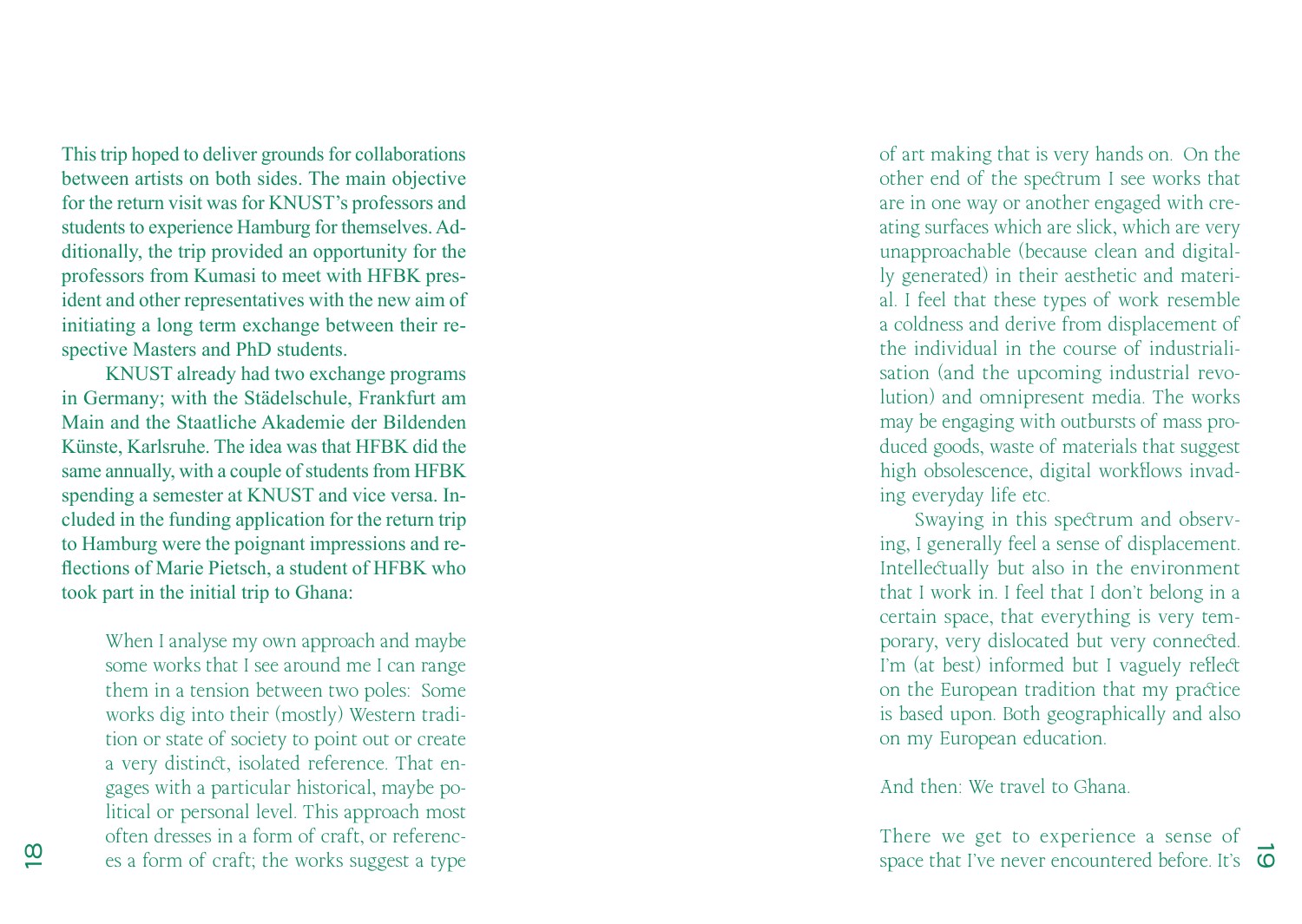been very impressive to see a space being so obviously relevant to producing works of art. It may manifest in everyday materials that are infused in the context of producing contemporary art. We looked at works that are referencing traditions of craft that are happening in everyday life and are not relics of another world order. Materials and crafts manship appear very contemporary because you actually encounter them in everyday life. Also, this sense of space seems emphasized by a very hands on development of the lo cal art scene. If somebody is coming up with a format for exhibiting, it will actually mat ter because there is so little happening and therefore so much attention on what is tak ing place.

Many of the works that we encountered also evoked a sense of warmth but not in a literal sense. I had a feeling that works gain certain depth because the materials may be second hand of a life that is led by many peo ple. In Ghana you will find less brand new products to buy, objects not only carry some dust but also shapes and surfaces of histo ry (clothes, cars, tools). Through our studio visits and many presentations that we got to be part of, we had the chance to encoun ter and learn about the very profound and significant way that the space (Ghana as a

region) plays a role in art works. In exchange with the students of KNUST in Kumasi I had an overall feeling of proxim ity. Maybe not only in the way that we had shared interests/questions but that we might share ways of asking questions or approach ing art making. We got an insight into an exceptional practice of engaging with the oretical works alongside producing works. This results in a very elaborate vocabulary on each individual practice.

For me this approach showed respon sibility of artists towards their work intel lectually. Meaning that this responsibility is not up for grabs for critics and other writ ers but for the artists themselves to actually write and tell »their story«.

It showed me that there is nothing in our cultures that we are not responsible for through the way we react to it or do not re act to it. Being educated in Europe and born into its cultural tradition of schooling and thinking and art making over the centuries, sometimes evokes the impression that the way we work and study is a given, and that it's not something you choose and therefore take responsibility for.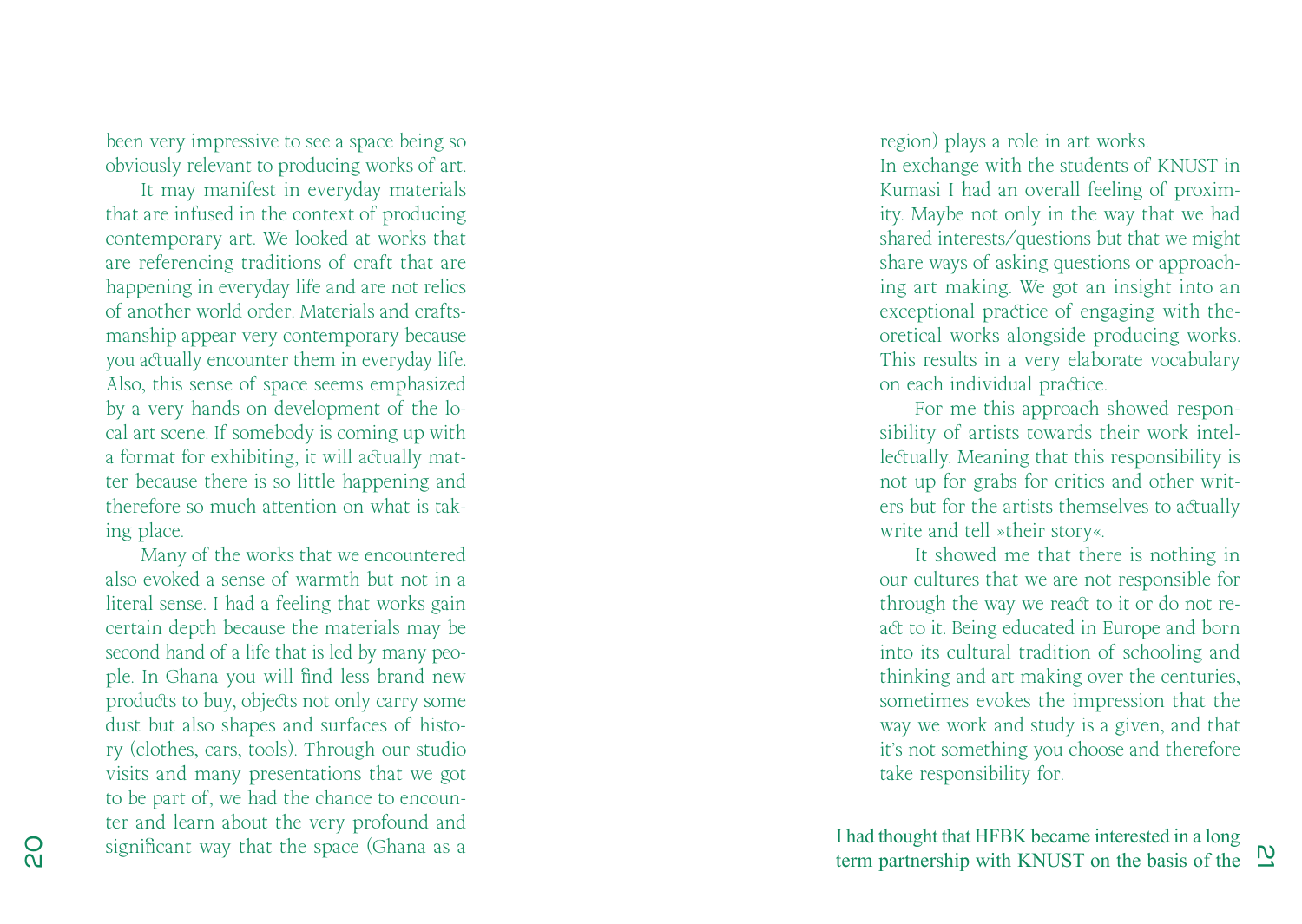positive testimonies from their students such as this one. On looking back, given the subsequent disre gard for student experiences and cancelling the ex change, I realize it cannot have been the motivation.

With two flight cancellations and a delay total ing 48 hours, KNUST students and professors from Ghana finally arrived in Hamburg. I give these de tails to contextualize our experiences and show the support we had for each other through the various challenges we faced, to make clear the investment made by the participants and real impact of the pro ject's cancellation. These are details that the role of an administrator typically allows no time for, as it is much easier not to deal with the nitty-gritty spe cifics to avoid time consuming emotional encoun ters, deemed to slow progress. It provides a buffer for those higher up; if they are not affected by the real-time challenges they can ignore them. The atti tude being, "if I don't see or acknowledge the prob lem, it does not exist." Innately, the German reality also functions almost mechanically, giving no space for humans to respond sensitively to situations. It also helps if the only direct engagement is append ing signatures.

As the students took part in the extensive programing, Professors Castro and Dr. Akoi from Kumasi met with HFBK President Prof. Martin Köt tering, Vice President Prof. Ingo Offermanns and Head of the International Office Mareike Stolley. The team discussed the possible ways forward to [10] As of yet there have been no successful partners hips established with African institutions, the majority of connections being within Europe and the United States of America. At the centre of the program is HFBK Hamburg, with participating institutions including the College of Art and Built Environment Bard College, Division of the Arts, Annandale-on-Hudson/New York State; School of the Museum of Fine Arts, Tufts University, Boston; Univasidad del Cine, Buenos Aires; China Academy of Art, Hangzhou; Bezalel Academy of Arts and Design, Jerusalem; Goldsmiths University of London, Depart ment of Art, London; California Institute of the Arts, Los Ange les; Purchase College, School of Art and Design, New York; Kindai University, Department of Cultural Design, Osaka; Éco le nationale supiérieure des Beaux Arts, Paris; Institute of Design, China Academy of Art, Shanghai; and Akademie der bildenden Künste, Vienna. "Art School Alliance," HFBK Hamburg, accessed April 5th, 2020, https://www.hfbk-ham burg.de/en/internationales/ art-school-alliance/.

start the long term exchange for their students. By the time we bid farewell to our comrades, paper work to formalize the cooperation and incorporate KNUST as a partnering institution in the Art School Alliance (ASA) international exchange program was underway. A ten year initiative of HFBK, the ASA program's goal is to intensify the links and ex change between arts universities all over the world. It provides grants for up to twenty-two international students per semester to live and study in Hamburg with free tuition and accommodation provided, and in turn many HFBK students spend a semester at the partnering universities located in Europe, the Unit ed States of America, South America and Asia. 10

Given this expansive program and the obvious ly high importance HFBK places on international exchange, and what seemed to be initially produc tive communications between HFBK and KNUST representatives, it was a shock to us as students to later learn that the long term exchange would not be going ahead as expected.

# OTHER TRIPS TO THE CONTINENT

 $\frac{2}{3}$  ent classes of HFBK to three African countries:  $\frac{2}{3}$ Over the years, trips have been made by differ -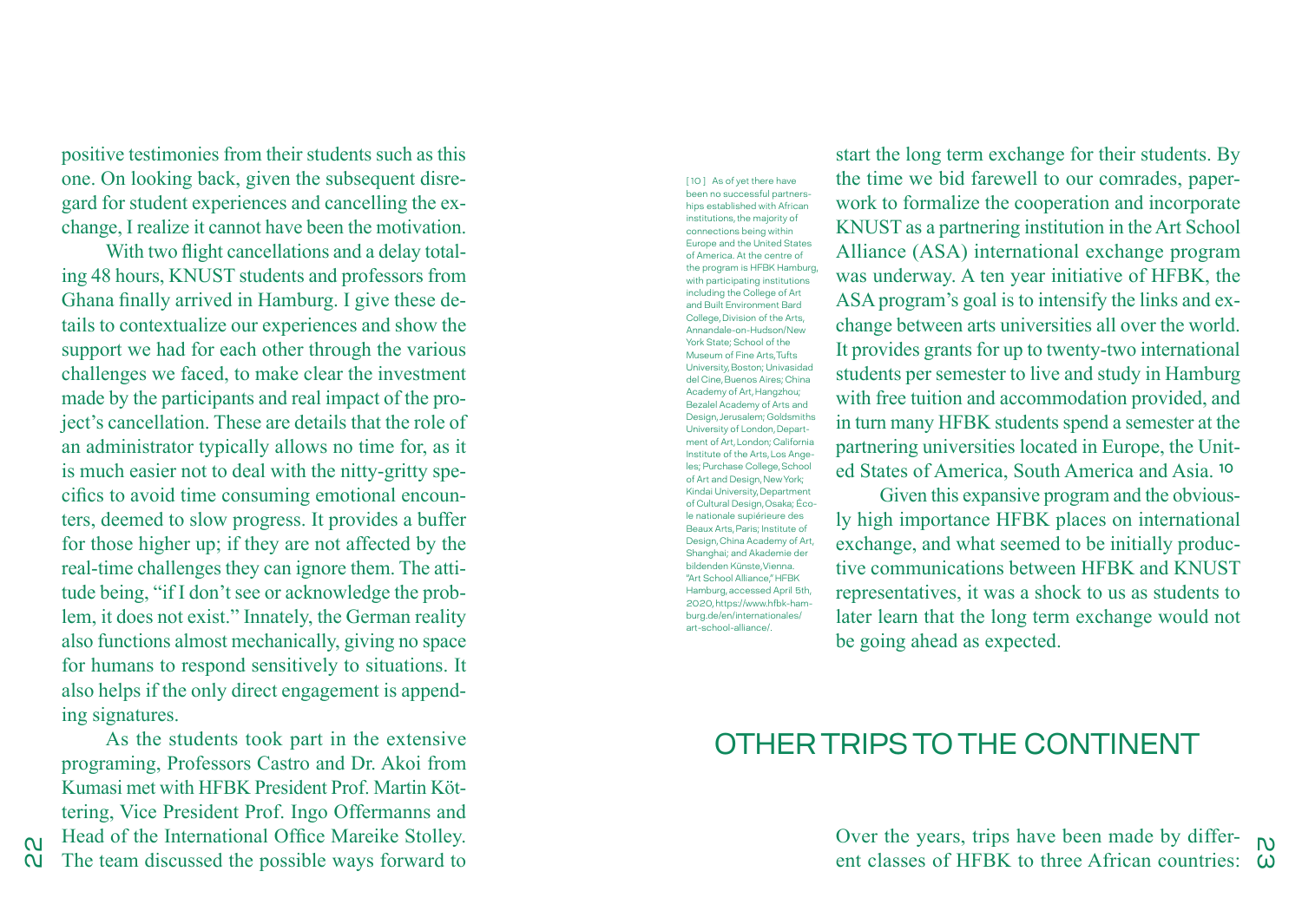Senegal, Benin and, of course, Ghana. The experi ences were said by HFBK students to have been en riching as they all had one thing in common: they generated experiences that were less predictable.

In early winter of 2012, a group of students travelled to Benin through a trip instigated by Kul turforum Süd-Nord.11 The primary organizers were artist Prof. Georges Adéagbo and his manager Dr. Stephan Köhler, and the program included participa tion in the Benin Biennale. A proposal made follow ing this for further cooperation with Dr. Köhler and Prof. Adéagbo and regular participation of HFBK students in the Benin biennale was denied by the university. I came to understand this was due first ly to a perceived lack of artistic networking oppor tunities for their students, and secondly because the trip was considered too chaotic, though a pub lic statement of this was not made by the university. Instead, HFBK later invited Prof. Georges Adéagbo to join their staff as a guest professor for the winter semester of 2017/18 - perhaps because the university saw this as a more efficient relationship, and one not supported by many participating students who had recommended more excursions to Benin. Offer ing a guest professorship, as opposed to entangling themselves in the extremely dense interactions im plicit in the Benin trip, sounds less "chaotic". Re bekka Seubert, a participant of the trip, shared her experience with me:

[11] kulturforum Süd - Nord Hamburg - Cotonou was founded in 2011 by Stephan Köhler, a curator and catalyst for cultural exchange. It "seeks to collaborate with other organizations that have similar goals, no matter where they are located. [The association] also help[s] organizations from outside Benin to produce their projects, for example conferences, symposiums and general research with the help of our staff and logistic facilities." "Collaborations," Kulturforum Süd-Nord, accessed March 21st, 2021, http://www.kultur forumsuednord.org/collabora tion.html.

25 hand painted pictures as signs for shops and I can only say for myself: yes it was cha otic but it was among the best experienc es in my life! What a privilege to travel and even do a project in Benin! It's the coun try where voodoo originated, where things of global historic relevance happened in the past, where most slaves were gathered and shipped to South America, it's a proud king dom and was a communist country in the 60s. There was so much to discover! And to see the confrontation with our own practice when you're in a country where contempo rary art is not established through museums and art structures and therefore has an im mediacy in the interaction with the public. We had a memorable discussion at the university about the question of getting an art education and becoming an artist as a way of professionalizing a practice. This was very much put into question by the art history stu dents who had a way more collective vision of cultural production (everyone can dance, everyone can sing and everyone has an aes thetic sense) than the individuality and ge nius based concept of art that we have in Europe. Also interesting: Benin is a coun try with a high amount of illiteracy in west ern education which gave omnipresence to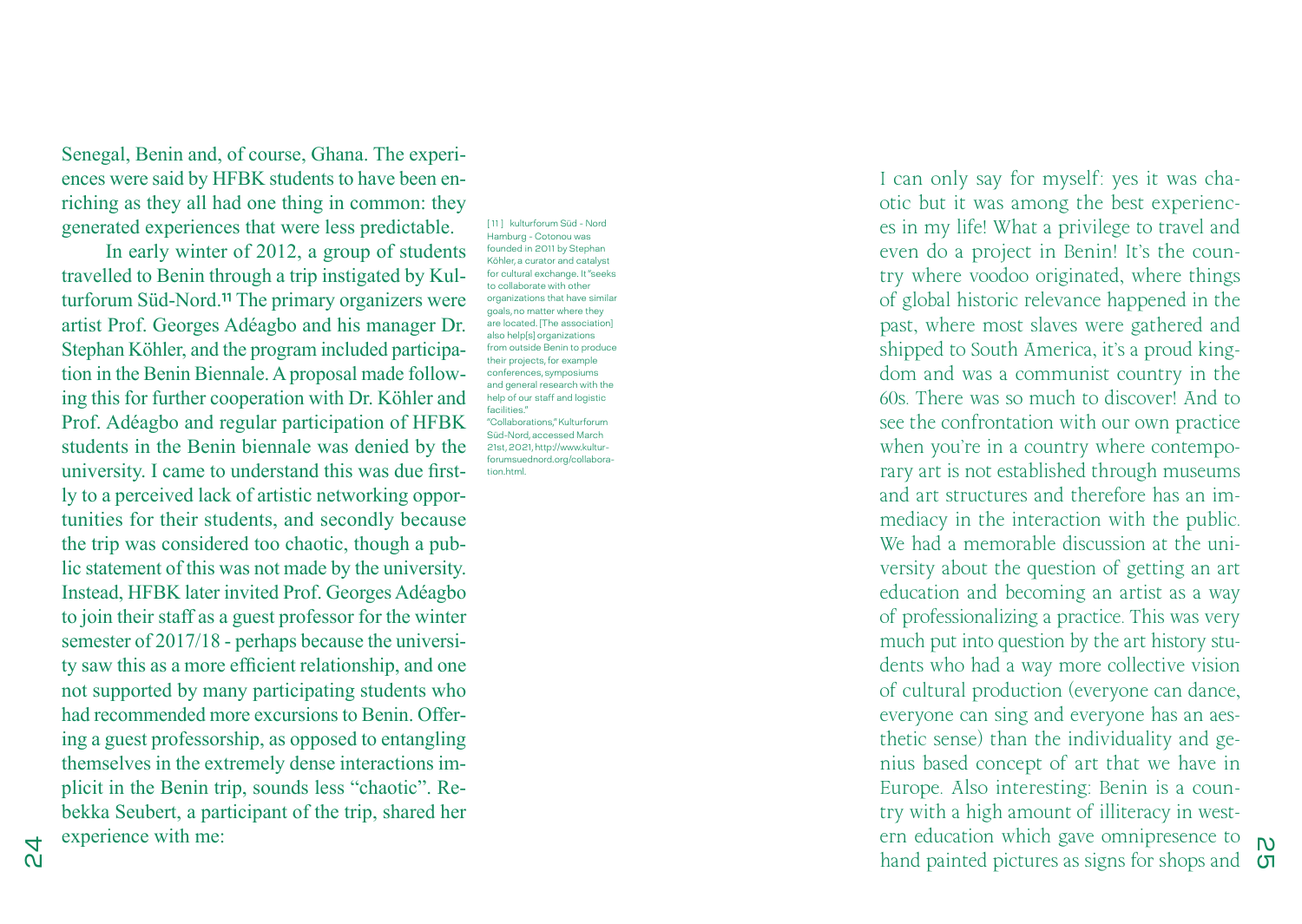also certain street signs and do's and dont's. And not to forget: the coffins we saw there! Both examples are super interesting for the omnipresence of art that is produced for a purpose and done outside of art structures. 12

Given what I have heard from the students who took part, I doubt HFBK's concerns about the lack of artistic networking opportunities for their students' trips to Benin were valid ones. Were the same be said about the project in Ghana it would totally be unfounded. Contacts had been made with leading art practitioners, galleries, art spaces and studios in Accra, Kumasi and Tamale, and the visit to Kumasi through direct contact with a university provided access to fellow students who were critically and actively engaging in contemporary artistic practices. The trip offered various opportunities that went beyond networking as a basic reward, as well as motivating several other collaborative projects13 between participants and the earmarked institutions in Ghana and Germany - some of which were already underway by the time KNUST visited Hamburg.

About a year after the visit to Benin in June 2014, another group of students from the class of Prof. Dr. Michaela Ott travelled to Dakar in Senegal. The trip coincided with the Dakar biennial and was repeated in 2016, and again in 2018 when

26

[12] Rebekka Seubert, in conversation with the author, February 2020.Frame, Asafo Black, Anamorphic Stain, Soul 6, Red Clay, Nkrumah Volley.

[13] Examples include Exit Frame, Asafo Black, Anamorphic Stain, Soul 6, Red Clay, Nkrumah Volley.

> [14] Lisa Sperling, in conversation with the author, June 2020.

I took part. In my experience, we attended international openings, performances and symposiums but actually had no meaningful interactions with local artists or spaces. Discussions were held, but only within our group. We experienced a discovery fever and the excitement of being somewhere new, hopping from one event to another as is often the way in the opening weeks of biennials. Lisa Sperling, a student who attended Dakar 2014, had this to say:

> In Dakar, we witnessed some situations that left us uncomfortable and wondering, and we never ventured to speak up. To begin with, our privileged position to stay on Île de Gorée wasn't questioned. This privilege was acted out in many other situations too, for instance in the choice to use private transport in the city, in missing the chance to exchange with local artists or the rare visit to smaller local spaces not included in the larger biennale exhibition, and in the constant challenging of the so called 'professionalism' of the biennale.14

when a meeting to reprimand them was called. The  $\sqrt{\frac{N}{N}}$ At one point, four students of the group split away from the rest of the group in search of exchange with local artist – an action they later had to defend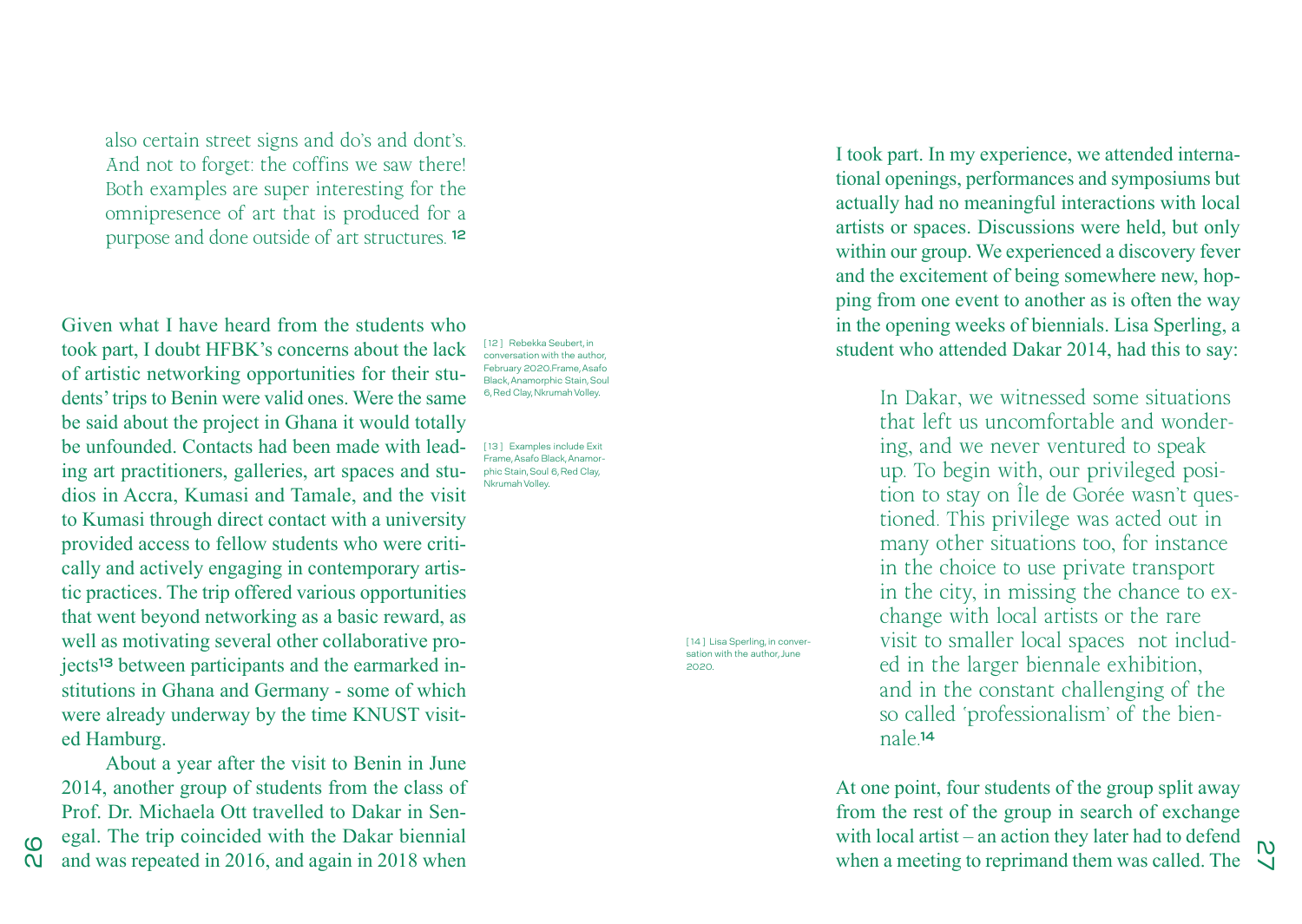group had managed to organize an informal meeting with students from the art school in Dakar, École National des Beaux Arts. HFBK students and professors were also invited but none other than the initial four turned up.

There was (and there always is) potential in meeting people, but these potentials need care to develop – for example, the challenge of a "lack of artistic networking opportunities" could have evolved into attempts to nurture the already existing links between HFBK and Kulturforum Süd-Nord, Cotonou university, École National des Beaux Arts and most recently College of Art and Built Environment of the Kwame Nkrumah University for Science and Technology.

#### BURDEN OF TRAVELING TO EUROPE

When one travels as a black person in Europe, one is tasked daily, both mentally and physically, with dealing with the hyper awareness of one's body in white spaces. I say this because never had I ever thought of myself in terms of color; I just was Nantume. The "burden" of being racially defined as "black" did not dawn on me until I lived in Europe four years ago. Living in Europe strips you of the freedom of simply being. It becomes a privilege and

[15] Ben Enwonwu, "Problems of the African artist today," Présence Africaine, Nouvelle série no. 8/10 (1959): 174-78.

[16] For further information see: https://library.ccis.edu/ ant.

oftentimes deep relief if a conversation does not have to do with the pigment of your skin, if a professor does not always look your way when talking about "Africa" expecting you to rise to the occasion and represent the entire African continent. Being in Europe comes with the baggage of not only having to deal with micro-aggressions every other day that demand you prove your right to live there, but also with white folks who want and expect you to educate them on what racism is.

 $\alpha$  as tools to regriming the colonial project and  $\alpha$  set a conceptual structure in which the anthropol-During the 1930s a period of intensified scholarly movement between continents began. Ben Enwonwu, a Nigerian painter and sculptor who studied art at Goldsmiths University of London (1944), Ruskin College, Oxford (1944-1946) and the Slade School of Fine Arts (1946-1948), wrote an article published in 1956 entitled *Problems of the African Artist Today*. The piece pointed to the predicament of being cornered by political conditions through which, whether home or abroad, an African artist was quite damned. Enwonwu posits that, wherever they are, the African artist suffers in the postcolonial conditions of independence created by the expansion of Europe's empire.15 As such, living in postcolonial states does not offer a choice whether to deal with such issues or not; undoing colonial legacies is instead a daily task. Theories such as evolutionism, diffusionism and primitivism16 were used as tools to legitimize the colonial project and

 $\frac{8}{2}$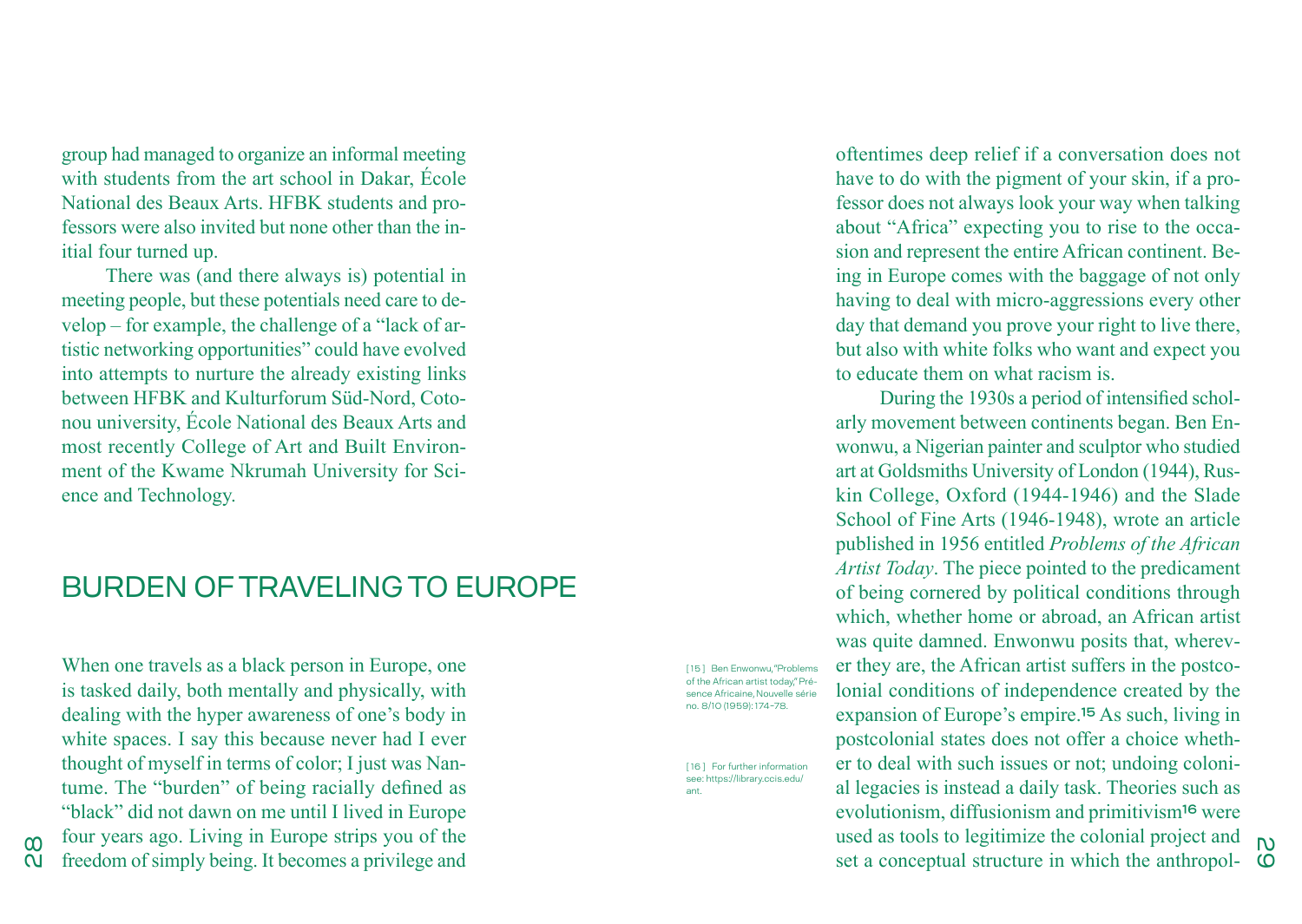ogist and the people he or she studies can relate. Therefore, the continued role of non-western artists is often to act within this historical precedent. Sixty years later, African artists have to deal with a Euro pean ideology that is overtly embedded in knowl edge and power configurations through education, and political systems, much more so when African bodies cross into European territories.

In the following section I will describe the fi nal events that led to the abandonment of the ex change to show how this case in Hamburg illustrates the failure of European institutions to look reflec tively at the encounters with their African counter parts. The European institution acts from political predispositions, in which the African must be hum ble to receive the gaze, knowledge and criticism of the benevolent European.

#### NOVEMBER 11TH 2019

The information that the project was cancelled was just dumped on us without warning. In a meeting between Prof. Köttering, Prof. Ingo Offermanns, Mareike Stolley and the project coordinator and student representative Julia Gyemant on Novem ber 11th, the HFBK president started by stating he was taking the exchange off the table. Two emails that were exchanged between the two institutions

were given as the reason for this sudden change of heart. Prof. Köttering said that he found it impos sible to accept the tone of Prof. Castro's answer to their email, that he had expected to be shown more gratitude after all the money HFBK put into the ex change, that they had only asked him a very "nor mal" question and that Castro had no reason to send a rude reply. If the exchange started off with such behavior, there was no point pursuing it, because it would just get worse in the future.

It began with an email to Prof. Castro, sent from the office of Mareike Stolley and dictated by Prof. Köttering. It thanked KNUST for the talk and wonderful exhibition and reminded Prof. Castro, as director for foreign exchanges for the College of Art and Built Environment, to send a draft of the Mem orandum of Understanding (MOU) so they can go ahead with the planning of the cooperation. The email also stated how excited HFBK was to take the next steps. Then came the house cleaning: the message went on to say that when the professors' hotel bill arrived at the university it had addition al charges on Prof. Castro's room for an unauthor ized guest, which HFBK was going to pay although it was never agreed on.

ther consultation. Since we have to answer  $\mathfrak{L}$ Still, we are quite confused that our hospi tality has been expanded without any fur -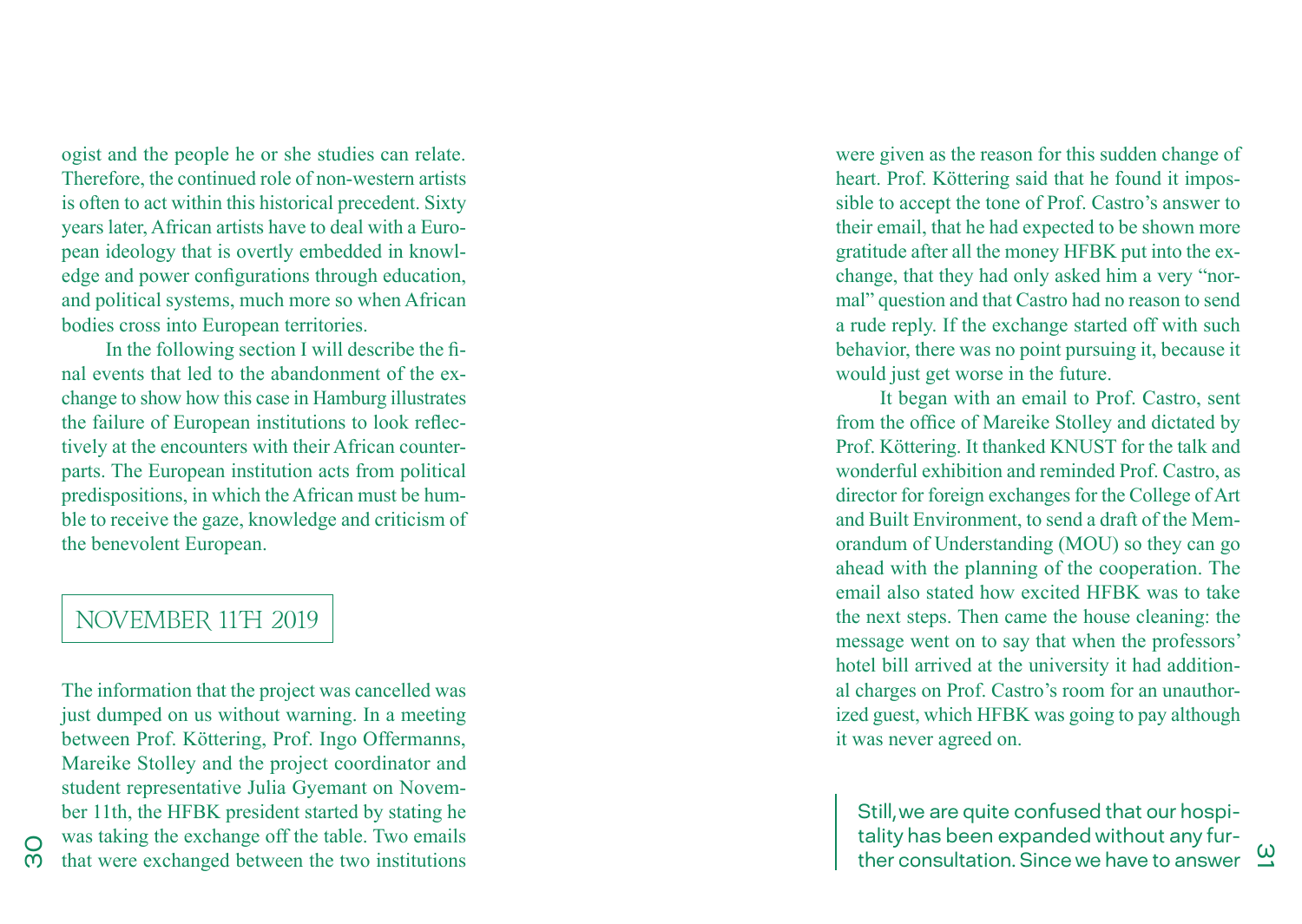to external auditors on how we spend the public funds we work with, please explain to me who this additional guest was and why they had to stay in the hotel.

– ended the email sent to Prof. Castro.

This was Castro's response, which I think was grace ful and polite (maybe diplomacy actually helps, if it were me I would shoot straight from the hip) try ing to understand what could have led to a double billing, but clearly expressing his disappointment with how the email was written without first double checking the facts.

Thanks for your mail and thanks for host ing us too. We really enjoyed every aspect of the visit.

I will send you a draft of the MOU as soon as possible.

I am also quite confused about the addi tional charges in my room and how that came about. I must also express my con cern for the tone of your mail regarding the extra charges. For you to assume a stance without hearing from me almost mars the good feeling we all had with the

trip. I was not expecting any extra charg es with my room and I am responsible and capable of taking care of extra charges in my room if need be. Indeed, if after the possible reason, it still stands that the ex tra charges have to be paid, I will pay it my self. The school should not do this for me. The statement, "we are quite confused that our hospitality has been expanded with out any further consultation" is an insult and unfortunate.

This might be the reason:

call asking for extra towels in the room one  $\omega$ One of our former students who knew about our visit decided to visit us in Ham burg to see the exhibition. She stayed with our students for a number of days and only spent a few hours of the 24th at Wedina hotel because she was catching a train at the Central Station at 4:00 am on Thurs day the 25th. Nothing more than that. We (Bernard and I) did a similar thing the night before our departure on the 27th when af ter spending most part of the night at the school some of the students joined us at the hotel for an hour or so just for us to get to the Central station early to catch the 4:00am train to the airport. I also re -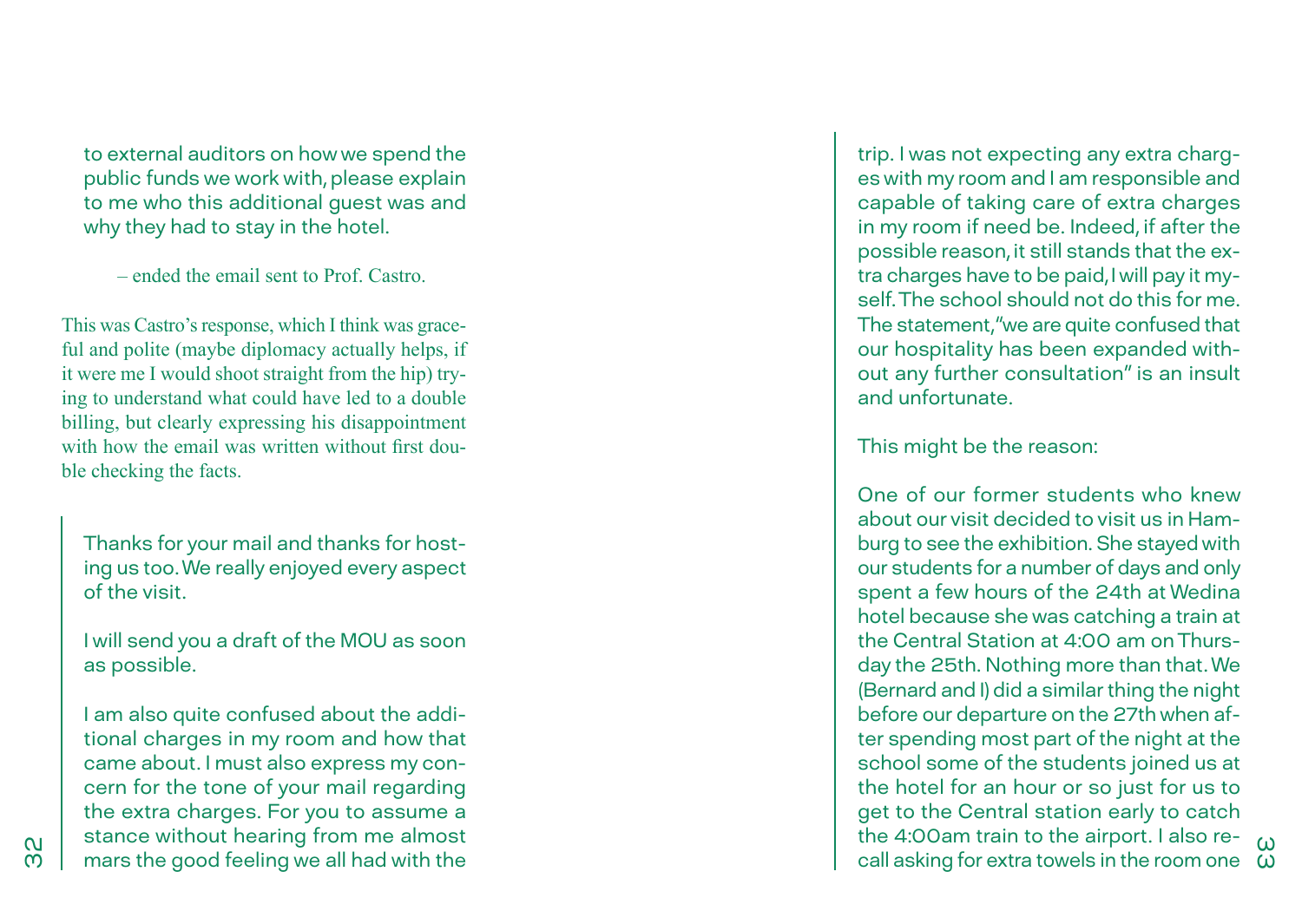day and not because someone was stay ing with me. I don't know how that was in terpreted by the housekeeping staff since communication was a problem.

So, I guess now you can imagine I am also quite surprised at the additional charges, especially as it applies only to my room.

I have traveled all over to a number of in stitutions and schools and have been very careful as I understand the implications of situations like this. Perhaps this hap pened because I was traveling with stu dents for the first time.

As I mentioned I am very disappointed with the tone of your mail and will not want the school to bear the extra charges. I can make arrangements to pay that.

So the meeting was called to announce the end of the partnership, and it was in that same encounter that the president declared he was worried about being called racist. "It can happen to anyone." He cited another incident where a professor from the university who had recently gone on a personal vis it to one country in Africa had been accused of be ing racist.

 $<sub>2</sub>$ </sub>

Julia Gyemant later narrated her meeting with the administration to Sam Durant's class, explaining that she pointed to Prof. Castro's reply to only be matching the one set by HFBK's first email. This was dismissed with the excuse of "German directness" – merely a straightforward attitude that belongs to the culture. Somewhere during this conversation the president must have felt that the exchange meant something to his students, as he told her not to wor ry: "HFBK will find another exchange partner in Africa<sup>"</sup>

In an attempt to move past this, Julia suggested that the HFBK administration could start the process again by reformulating their initial – now infamous – email and, if possible, resolve this misunderstand ing via Skype in a face to face meeting. Both re quests were declined. Without glossing over how things transpired in the meeting, the outcome was relayed to Prof. Castro who agreed that reformat ting of his email was also an impossible demand, however he would still be willing to engage in an open conversation if HFBK admitted to their first email being disrespectful.

### NOVEMBER 14TH 2019

ing took about five minutes and was just outside the  $\sigma$ The second meeting between Julia and Prof. Kötter -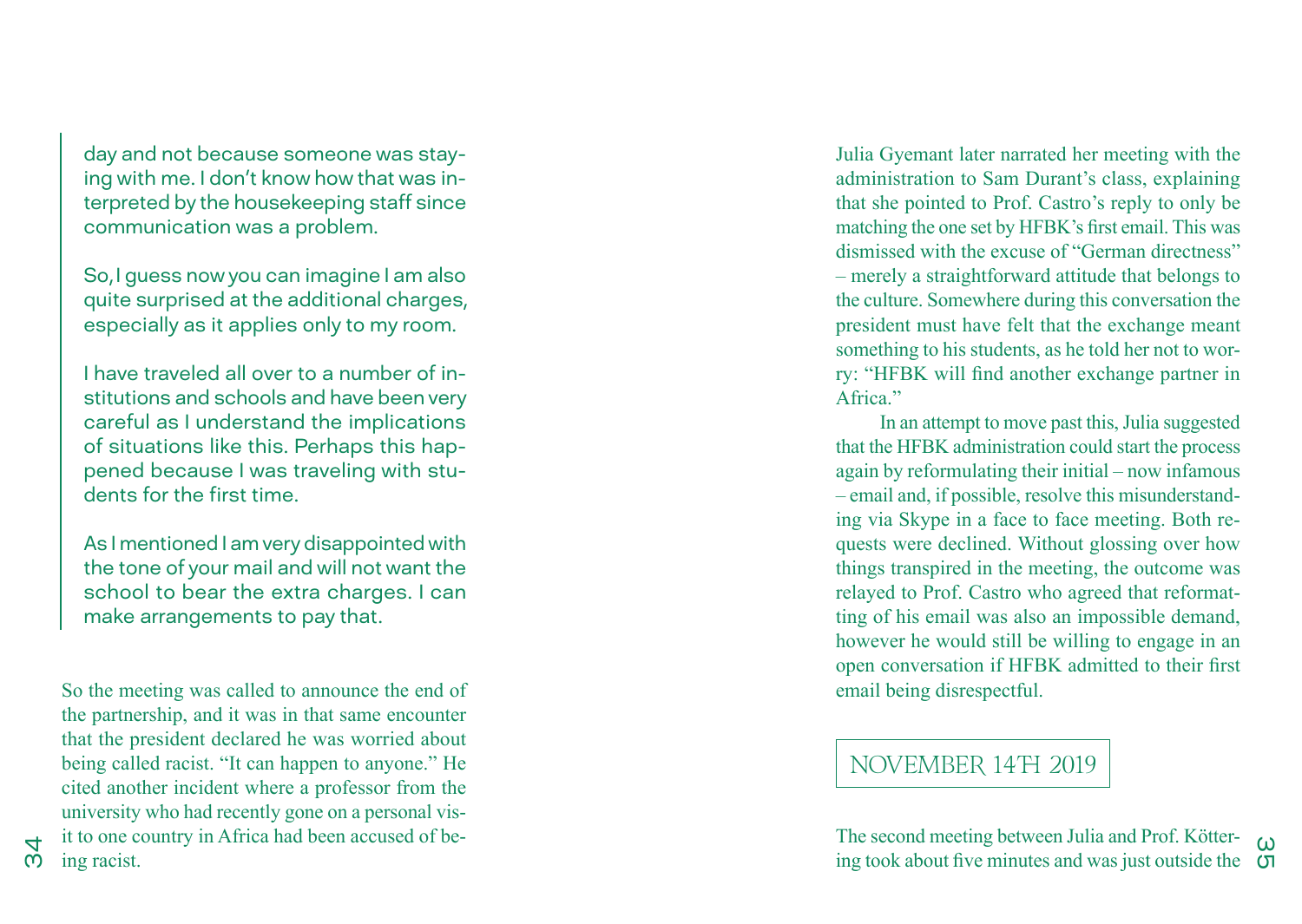president's office door. Julia explained Prof. Cas tro conditions for restarting the conversation and his willingness to find a way forward, but the pres ident declined. It was, ironically, the same day that the symposium on decolonization took place in the main hall of HFBK.

#### NOVEMBER 18TH 2019

The outcomes of the meetings described above were shared with the other participants from HFBK and Prof. Sam Durant. It was agreed to call for another appointment with everyone in the presidential office so the issue might be discussed together by all concerned parties.

#### NOVEMBER 19TH 2019

36

The president did not attend as he had a full sched ule, so in the fourth and last meeting the university administration was represented by Mareike Stol ley and Prof. Ingo Offermans, and from the class was Prof. Sam Durant and six of the participating students.

I was told by the students that the last meeting basically consisted of the vice-president repeating

over and over again that, after this email exchange, HFBK could not regard KNUST as a trustworthy partner and if they tried to sort out this situation now the problem would only reoccur in the future. The counter-argument on the side of the class was that it was a two-way cultural misunderstanding; HFBK cannot demand their "German directness" be understood while not bothering to understand a "Ghanaian reception" of that. And so, the students contested HFBK's decision, arguing that the ex change had been fruitful and should not be compro mised by a distasteful issue with a hotel and just a handful of ensuing emails – to which the vice-president repeated, this set a precedent for trust issues in the relationship. Besides that, the only thing he appeared to have paid attention to was how much money the university had already spent on the ex change. Their actions were made to sound like this was some kind of aid or altruism, whereas in real ity it was becoming clear that HFBK just wanted their "token exchange" with Africa.

# '… THE INFAMOUS HOTEL STORY'

solved the question over the hotel bill but the  $\frac{\omega}{\sqrt{2}}$ In between all these meetings, Julia Gyemant re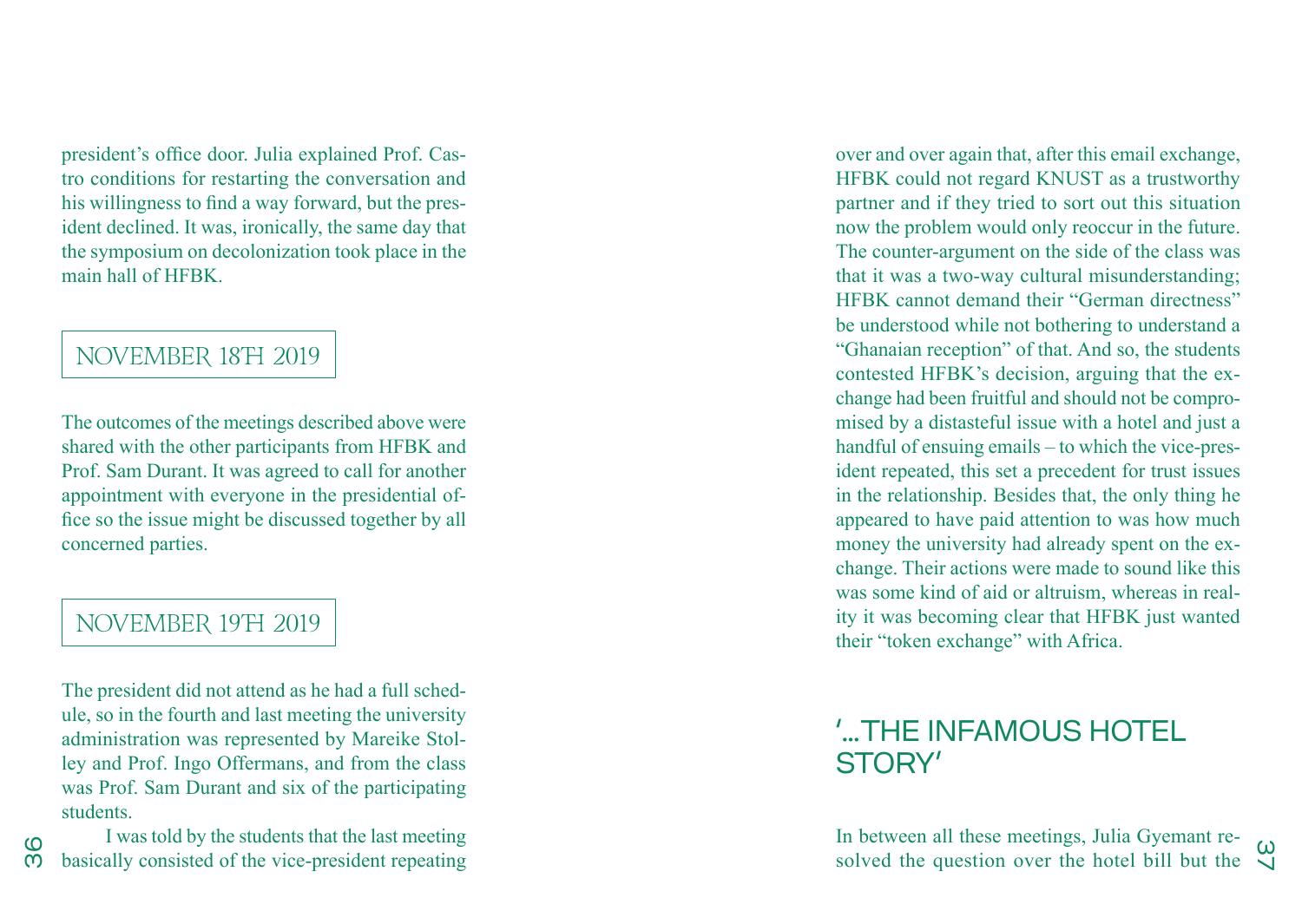hotel didn't want to make an official statement to the university. From the phone calls with the rel evant personnel, it was clear that the double bill ing was a mistake generated from the night the two professors checked in, when Julia had asked the re ceptionist how much it would cost if a guest hosted someone overnight in case a colleague of the pro fessors needed somewhere to stay. With that the "eventuell eine zweite Person" (possibility of a sec ond person) had been written against Prof. Castro's name. As a consequence, although an extra person did not spend a night at the Wedina Hotel, it was included in the bill anyway. Still, up until the last moment this communication was relayed by Julia to HFBK, they didn't entertain the possibility of it being a mistaken extra charge from the hotel. And as of yet, the university refuses to acknowledge this or apologize to Prof. Castro.

From the look of things, if the students and project coordinator had not made the concerted effort to request and mediate these meetings, no further conversation would have taken place. Having decided to hold off on signing the papers confirm ing the exchange, the university did not see fit to explain this to those actively participating students – without which there would have been no paper work to formalize in the first place.

It was the students who, due to a booking error, had to redistribute their personal luggage to make space within their 23kg baggage allowance for each

38

[ 17 ] DAAD Prize for outs tanding achievements of foreign students studying at German universities is a prize of €1,000 per university. Awar ded by the president, it aims to "give faces to the many inter national students at German universities" who actively parti cipate and enrich their homes to Germany with social and in tercultural engagements. "The students who have received this prize via their respective host institutions stand for their fellow students from all around the world. They are Germany's future partners in economics, politics and science." "DAAD prize," DAAD, accessed April 4th, 2020, https:// www.daad.de/en/the-daad/ what-we-do/prizes-awards/ daad-prize/.

and every artwork being exhibited in *Umstand der Dinge* in Hamburg. To cut costs, students borrowed a van to transport luggage from Hamburg airport and shared meals from the same plate – kenkey, shi to and fried mang in HFBK's cafeteria. They built exhibition stands, unpacked and installed, repaired and painted the gallery spaces, opened their hous es, laid beds between nightstands and sofas, making space for two where one is recommended, nursed one of us back to health after an asthma attack, bor rowed a friend's van to pick up frames, screws and nails before rushing off to catch a flight, and hosted all participants for a three course lunch at the ASA studios. The canceled flights, the racked nerves, the tears, the worn bodies, the shared Brötchen, the night spent dancing into wee hours at Thai Oase karaoke bar on Reeperbahn, the morning trips to Berlin, the Flohmarkts and painful, late-night goodbyes.

As students are the ones who primarily and directly benefit from such exchanges, their feedback, contributions and criticism should have been received with consideration. That aside, it is this same exchange project that earned me the DAAD outstanding achievements prize for 2019, 17 decid ed upon by the committee of professors and the stu dent body representatives. The fact that the prize was awarded by a diverse selection team indicates recognition of the importance of the budding rela tionship of KNUST and HFBK, and the possibili ties it held for the students in Hamburg and Kumasi.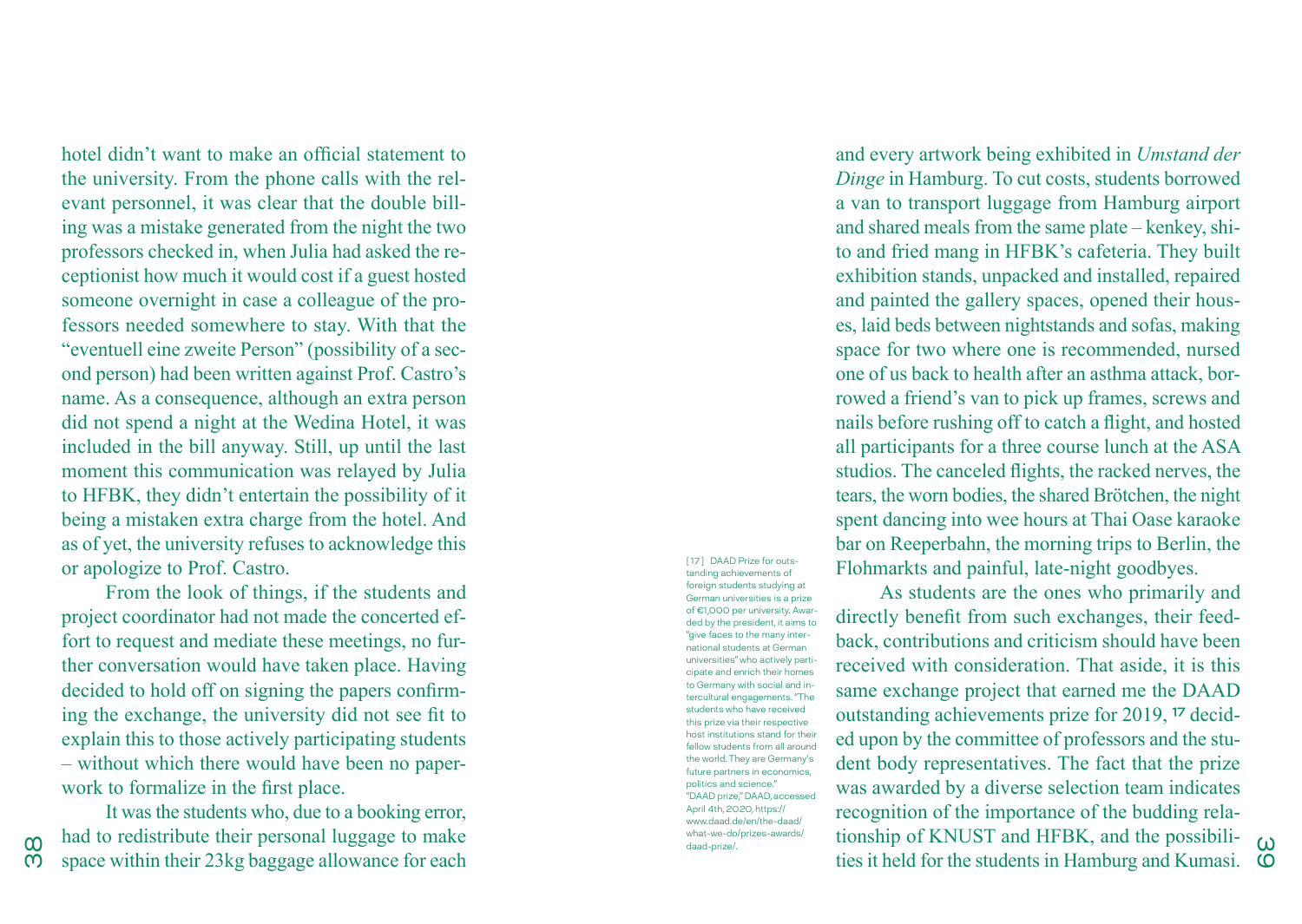Spin-offs were generated by the Ghana project, including a performance by multi-disciplinary artist Va-Bene Elikem Fiatsi hosted by hhintersection18 at Finkenau in HFBK. VaB is a director at perfocraZe International Artist Residency [pIAR], 19 a space which offered opportunities for HFBK students interested in performance, a semester before HFBK included a class unit in their timetable. Additionally, as a direct result of the Ghana Project two HFBK students received funding from the Institut für Auslandsbeziehungen for a group exhibition including work from contacts made during the exchange at alpha nova and galerie futura in Berlin. If the university is too half-hearted to realize this, then it falls to the students as the first-hand beneficiaries of such experiences to stand up for them. So far, the responsibility of keeping these threads alive has rested solely on them.

# EXCHANGES THAT SEEK INTERNATIONALITY

A German institution's desire to connect with places beyond Europe cannot be based on the leveraging and utilization of money as capital. The world's focus is shifting to places where money is not the sole motivator in bringing people together. With

 $\frac{1}{2}$ 

[18] "hhintersection is an art mediation project and online platform focusing on topics of diversity and encouraging experimentation in the educational institution and beyond. The project began within HFBK Hamburg with a desire to draw the outside world into the institution and allow the work and actions within the university to make moves towards the exterior. The project focuses on promoting content representing femme and queer artists and producers aiming to make this material and information available to all. "About," hhintersection, accessed April 4th, 2020, http:// www.hhintersection.net.

[19] Located in Kumasi, perfocraZe International Artist Residency is "an interdisciplinary artists' program and a performance 'hatchery'." Running each year from January to the end of August, it "serves as a laboratory and an interactive platform for artists, activists, researchers, curators and thinkers to develop and engage with one another in artistic research projects." With a focus on performativity as a way to merge contemporary art, culture and the people through collaborative practices, the studio is designed as a site and point of contact for promoting cultural exchange between international and local artists. The residency focuses on processes, collaborations and experimentations rather than products. "pIAR perforcraZe International Artist Residency," Crazinistartist, accessed April 0, 2020, https://www.crazinistartist. com/piar-artist-in-residency/.

[ 20 ] Koyo Kouoh, "Filling the Voids: The emergence of Independent Contemporary Art Spaces in Africa" in Condition Report: Symposium on Building Art Institutions in Africa, ed. Koyo Kouoh (Ostfildern: Hatje Cantz Verlag, 2013), 15-18.

[ 21 ] From my personal experience, these include Nagenda International Academy of Art and Design, Uganda; Wits University, South Africa; and Kwame Nkrumah University of Science and Technology, Ghana.

new centers being established in the Middle East, Asia and Africa, Europe badly needs to reinvent itself and look beyond its own development. The world's majorities are at the core still generative epistemologies established and sustained in collaboration with the multilingual, multi-communities and multi-cultures, and money is only involved as a factor at a later stage.

It is easy to take beautiful pictures and slap them on a website, a technique which is used by various institutions to prove they are representative of diverse racial populations and communities. This illustrates an understanding of the importance of inclusivity, without necessarily being reflective and pragmatic. It is crucial that depth is afforded by European institutions when attempting to practice integration through co-operations and exchanges, or else one risks treating such relationships as badges of honor, holding these interactions and exchanges as treasures to show off to their circles after a return from another trip! The encounter with KNUST College of Art and Built Environment was too close; it required negotiation of differing layers of value systems that are more likely than not to clash. African cultural and artistic economies are concentrated on investing in the immaterial to upset and shift the power imbalance in knowledge production. 20 Individuals and communities are the driving forces and creators of the content that dominate these conversations, spaces and collaborations.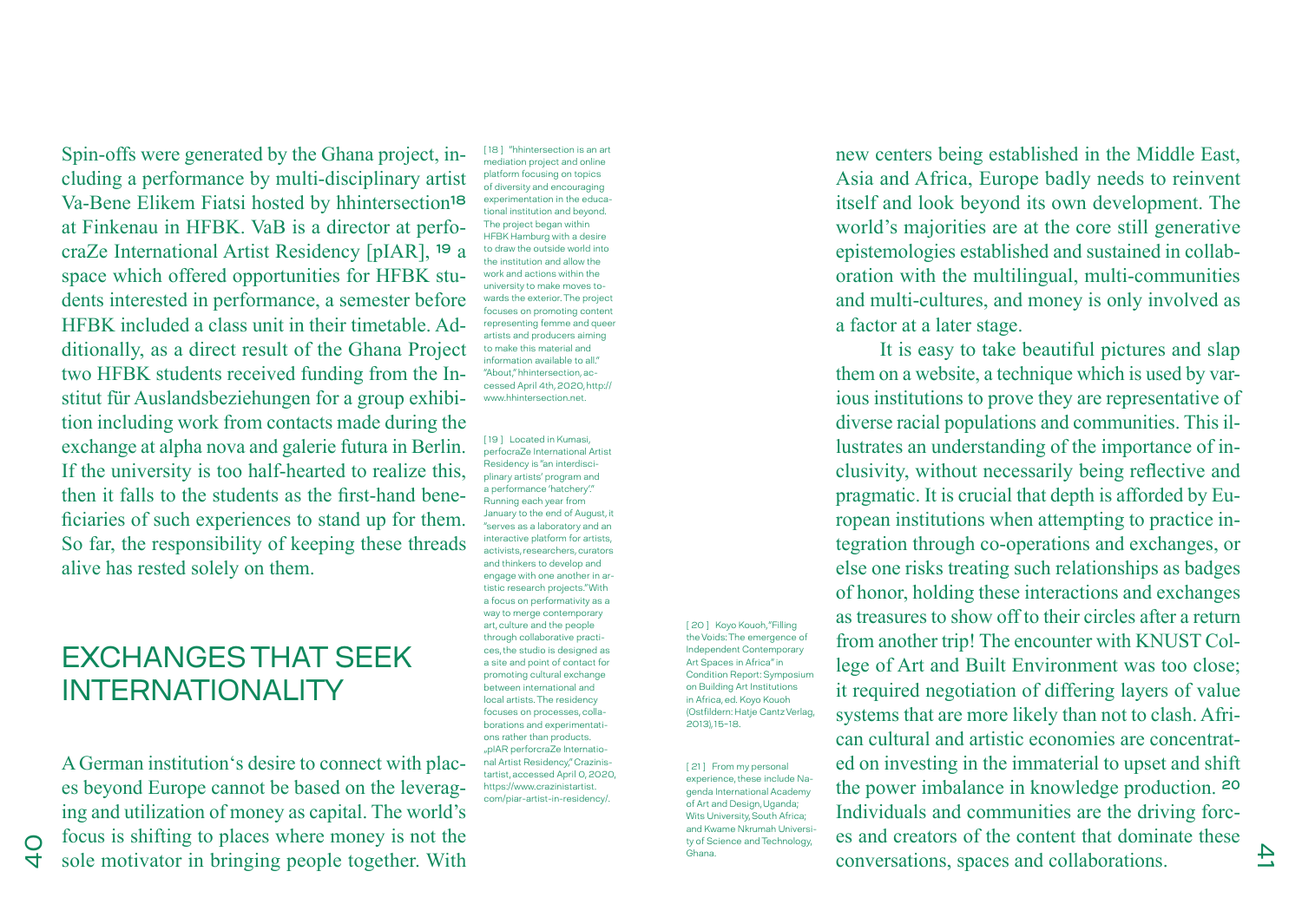A number of institutions in Africa 21 are occupied with the immaterial, the same immaterial which Eu rope claims to be interested in, while downplaying the value of these associations with so-called "de veloping" countries. Their engagement with cultural and artistic practices is not built on the idea of who has more material resources, but on other means of support and how this continually evolves. For if it were not for the violent and exploitative histories related to land and resource economies, the educat ed world knows that its motor boom, as well as the industrialization of big cities like Hamburg, would never have taken place.

Working collaboratively or in collectives rel ativizes every possibility of action. It introduces unplanned adaptation which threatens the meticu lousness of exhaustive concrete pre-planning typical of German systems. This potential is very impor tant in the creative world as it opens up space for the relentless, unfolding movement of ideas - the flip side then being the daunting effort of deciding which thoughts, actions and ideas are to be exclud ed. Given that the totality of the European world is constrained by its immobility and unawareness of that which is non-western, the thinking and re flection on a two-way intellectual exchange is still at the level of theoretical ideologies and politically correct intentions that are rarely put into practice in any real sense. The reality of Hamburg is based on modes of uncritical enthusiasm for excursions

close to myth or tragedy, always accompanied by an act of "grasping". "Grasping" is a constriction; a motion to contain and hold, to bring back to one self and own. This action is used for instance in HFBK's attempt to single handedly define the con ditions of this exchange.

HFBK's desire to engage and further collab orate with African institutions is still shallow and, as proven by this incidence, often just a fever of discovery which turns to discomfort at the realiza tion they will be forced to confront their own his torical biases.

> Six months was an insanely short turn-around given the lengthy processes of project funding. While I would initially have said it was commendable that HFBK recognized the importance of the project, it does seem in retrospect that they threw money at it without really considering what they were agreeing to – or the real nature of collabora tions. Perhaps this rush meant the whole thing was easier to destroy? 22

What were the reasons for this over-enthusiasm to  $\omega$ And, in the case that it was not throwing money at the project, 23 what was is that HFBK was paying for and what did they imagine would happen after?

[ 22 ] Emma Wilson, in conversation with the author, Dec 2020.

[23] According to the project's financial report, it is estimated that HFBK suppor ted the project with a total of 17,000 euros. Goethe Institute in Accra gave 3,080 Euros. An estimated total of 8,000 Euros for lodging was covered in kind by students hosting.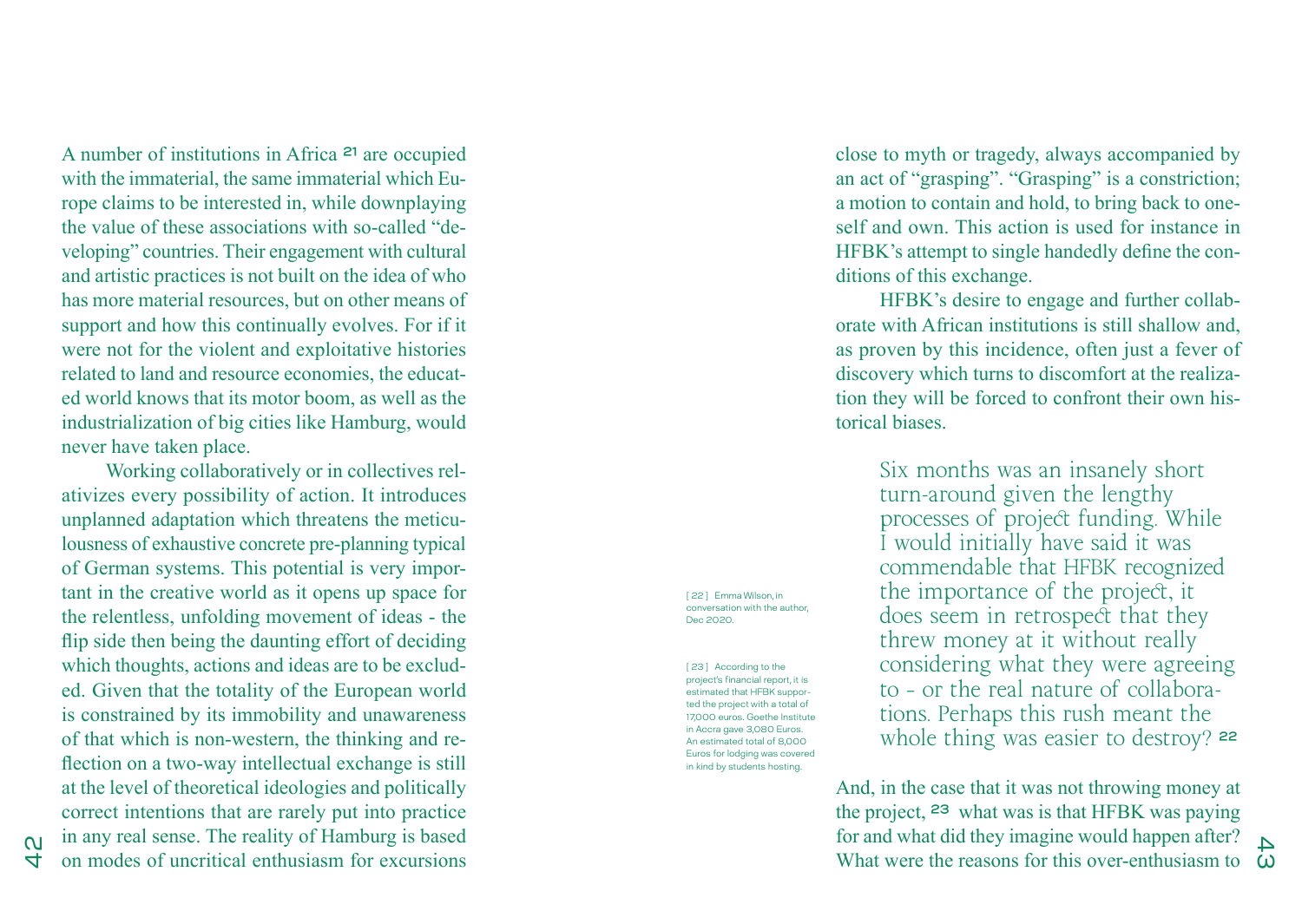fund the project if it was easily dispensable?

# **CONCLUSION**

It is far-fetched to imagine that German institutions, whose core design is to be exclusive, have even begun to reflect on themselves – to consider their function as museums of outdated approaches or to recognize the scaffolding within that supports and maintains the status-quo. Another condition of this historical predicament is the occupation of positions of power and leadership, positions which make the occupying individuals complicit if they act uncrit ically in such instances. These institutional struc tures are thereby further capacitated to perpetuate violence as they were initially designed to, in the subjugation or complete exclusion of certain bodies and races. The obliviousness to this historical legacy when actually engaging and encouraging intercul tural connection makes that aim superficial and to me an orchestrated "forgetfulness". To embody the power in institutional positions is to question, rather than to reinforce safe spaces for white institutions to "deal" with race and coloniality. White institu tions see, speak to and critique, but completely block out being seen, spoken to or critiqued themselves.

These defensive attitudes do not confront the power, but rather shield these spaces from criticism

 $\overline{4}$ 

[ 24 ] Christa Clarke and Henry Louis Gates, "African Art," Art Journal, 56, no. 1 (1997): 82-87. Accessed 4th June 2020, https://www.jstor.org/ stable/777790?seq=1.

from its students and guest collaborators. Though building consciousness of such attitudes is a slow process, it cannot happen when those with the pow er within the relevant institutions make allegations that are indicative of or are regarded as personal at tacks. This attitude is reactionary and egoistic, and contradicts productive intercultural engagements.

are required to navigate white fragility, repressing  $\sigma$ "To put an object on a pedestal, to light it and walk away is not helpful." An observation made by Roy Sieber and directed towards *Africa: Art of the Continent*, an exhibition curated by Tom Phillips at the Solomon R. Guggenheim museum in 1996 that presented 500 works of art from Africa minimalis tically  $-$  i.e. chronologically and geographically  $$ arranged. 24 In his comment, Sieber elucidates the problematic state of engagement where the Afri can collaborator is seen as lucky to get a platform to showcase their artwork, forever indebted to their European host for creating space for their thoughts and allowing them to exist in a European environ ment. With such attitudes African artists and cul tural producers are invited, expected to exist only in the manner anticipated by their host and to avoid playing a constructive part in the process by ques tioning the quality of the game. In this structure, the guest collaborator is afforded no permission for ac tive participation unless directed by the host. These terms of engagement rob them of the opportunity to engage on equal terms. At the same time, they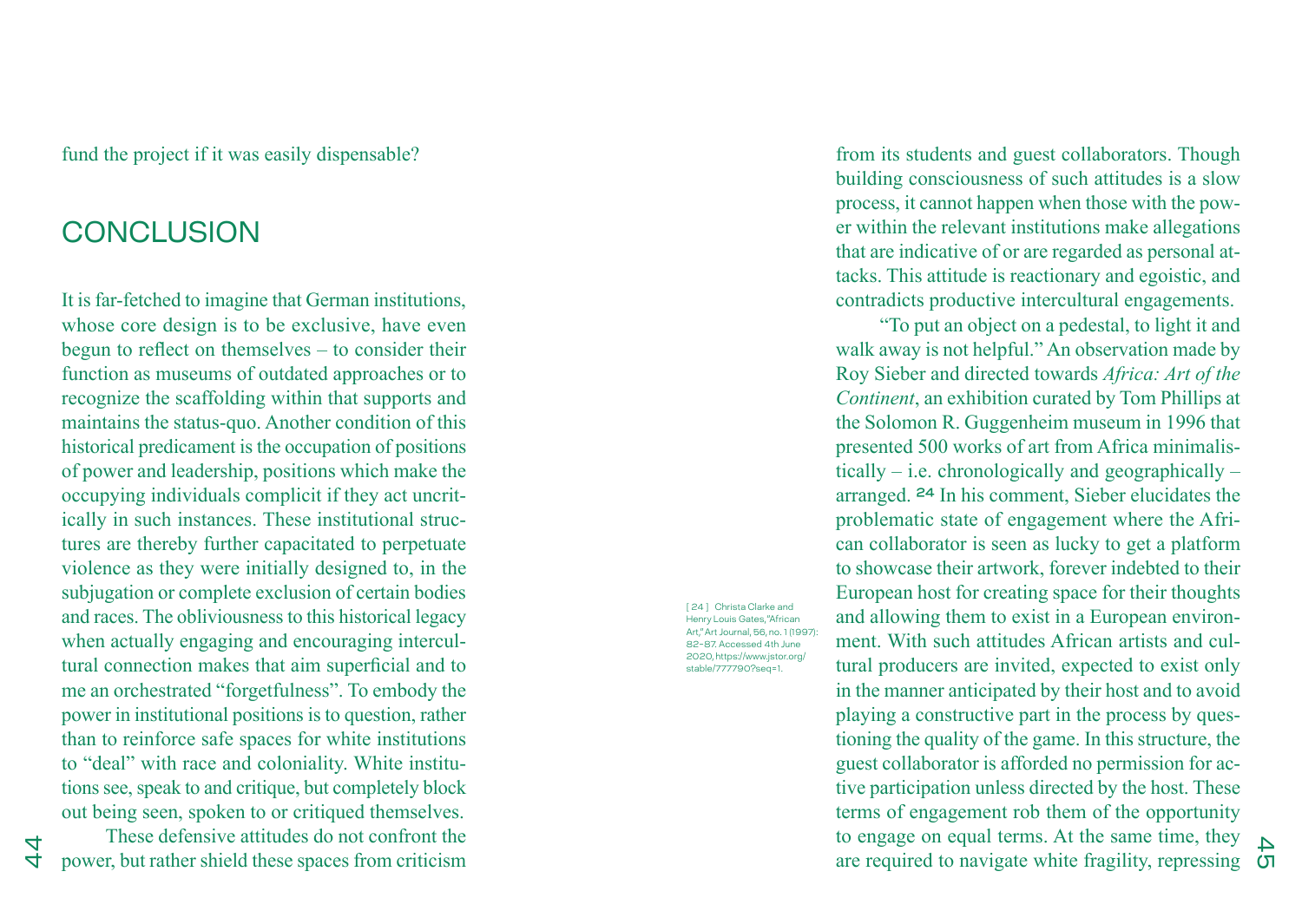their criticisms lest they be immediately reduced by a racist lens that allows their host to assume the role of wounded victim. The guest collaborator brings knowledge, ideas and experience to an encounter, but the host would rather not deal with the bearers of these qualities, they would rather pretend that the bearers are not who they are. So, the host acts min imally, sweeps things under the carpet, and waits until there is another African accessory.

I consider saying that the Ghana project was treated as a dispensable ornament by HFBK, despite the reverse clearly being true according to the stu dents' testimonies, to be putting it lightly. This low standard for collaboration is an unacceptable way of working with KNUST. Ultimately, the reasons I argue that HFBK ended the collaboration, based on a closed mindset and sense of superiority, imme diately unsettle the ground on which such engage ments are built and undo the very values so-called liberal European art schools profess to hold.

If placed in a cultural historical context as now, within a small radius such as that of a university to its students, the instinctive way to learn and be rele vant is by opening up rather than closing down. One thing for sure is that Germany at large is in the early stages of opening up, and so are its institutions. It is clear – even the stones know of HFBK students' desire to engage – but the administration's inexpe rience at running and handling misunderstandings made the situation more complicated than it should

have been. This puts the institution in a disadvantaged position to build relationships and make fu ture attempts for such cooperations. In light of this, having a student-run project like hhintersection be comes even more problematic. It exists in a space that the university has provided to "allow" for de cision-making by its students. Criticism has been compartmentalized, able to happen there while leav ing out the other structures of the university – of the institution at large.

into and out of existence was wielded by one side. White people have the tendency to find a prob lem where there seems to be none. The continued conviction that Prof. Castro abused HFBK's hospi tality after the hotel's admission that the extra charge was a mistake dumfounds me. The sheer absurdi ty of demanding the implicated person to reformat his response without HFBK taking responsibility for their own actions is hostile! Even still, these are not sound reasons to discontinue the exchange, or to end it in such a violent manner of silence. Hav ing experienced the burden of coming into contact with difficult histories, coupled with learning to live and study in a new land, as we walk the great cathe drals of HFBK it is clear that the ways of interacting with people that look like me is not innocent – and neither is brushing their concerns under the carpet. Though HFBK's initial actions dangled carrots in front of us, in the light of an altercation they clearly illustrated that the power to bring such projects

46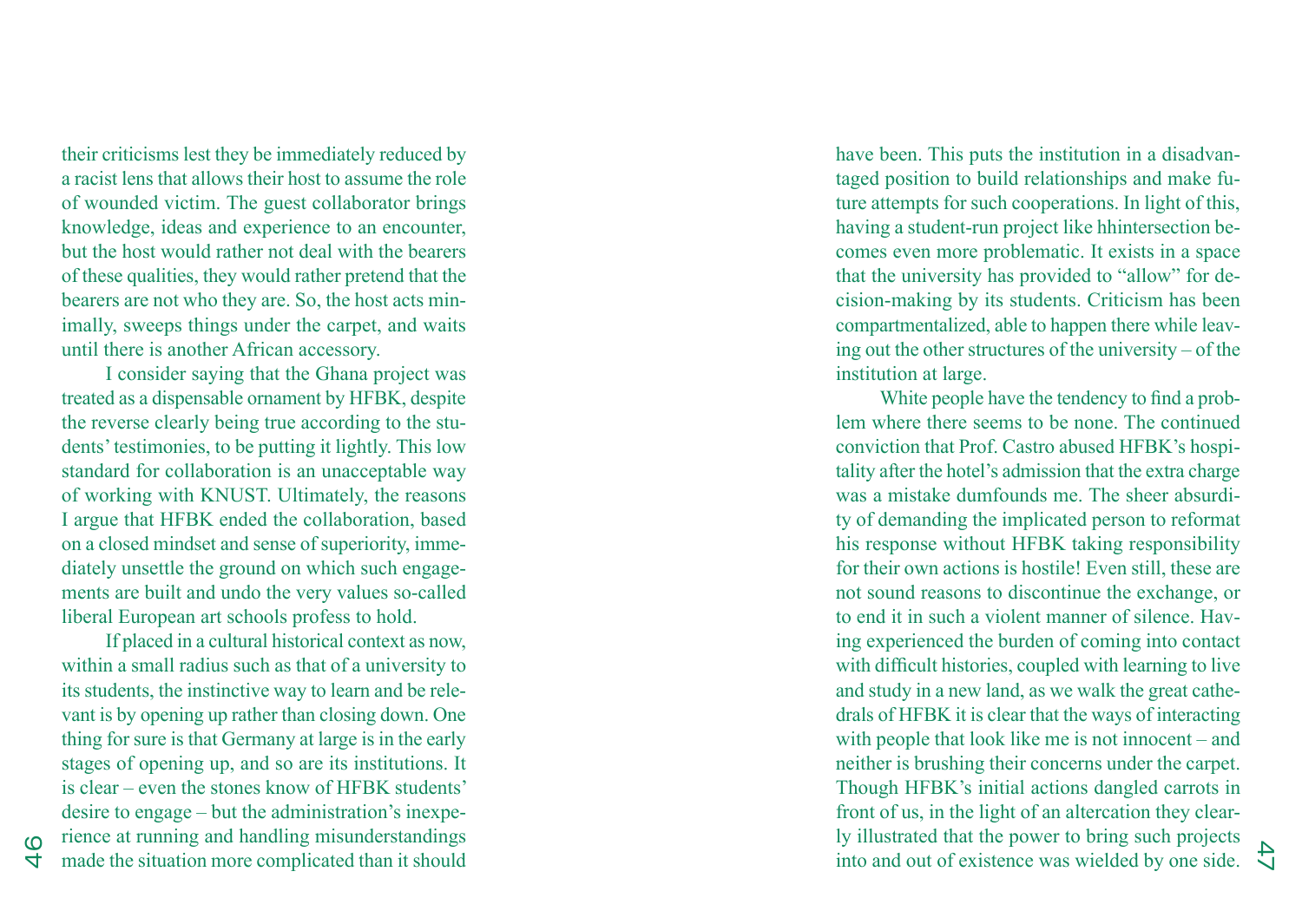In conclusion, I would like to posit that within the assumed walls of progressive institutions, it is naïve not to expect friction and constant negotiation. If not, it raises questions on; How much power do students have to actually choose and contribute to building networks beneficial for their own experience and growth? How much power lies with the few people that continue to reinforce stereotypes, which fortify and retain their power without deeper reflection for the fear that they might not be right – for fear that they might not be able to keep absolute control of programs or projects like the Ghana – Germany exchange? This was a collective project and had – or even still has – multiple stakeholders. The university does not own it. It is normal that some collaborations end up being ephemeral when intentions, goals and connections shift and move in separate directions, but this was not the case. The university, which was only to be a co-owner of a project entrusted to the students, used its transitory and temporary custodianship to suffocate a successful students' exchange program. In killing it, the university has the obligation of public accountability.